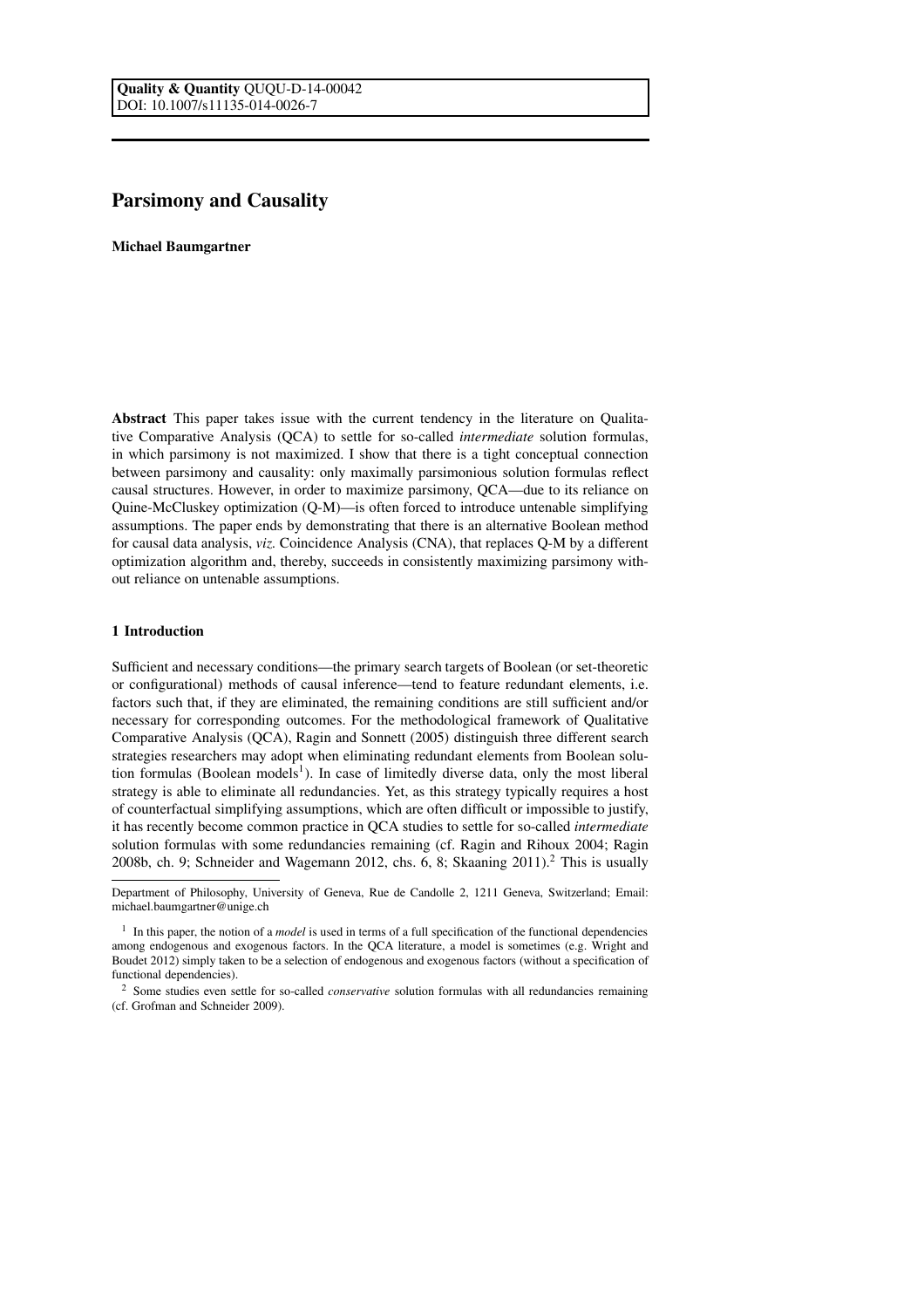legitimized with recourse to principles as Occam's Razor, according to which parsimony is a mere pragmatic virtue of causal models to the effect that, if easily available, parsimonious models are to be preferred over more complex ones, but if parsimony comes at a high price it can be dispensed with.

This paper shows that intermediate (and conservative) solution formulas cannot be causally interpreted. Subject to e.g. Mackie's (1974) INUS-theory of causation, to which representatives of QCA explicitly subscribe (cf. e.g. Mahoney and Goertz 2006; Schneider and Wagemann 2012), causes are Boolean difference-makers for their effects. Yet, elements of solution formulas that can be eliminated without relationships of sufficiency and necessity thereby being affected make no difference to corresponding outcomes and, thus, do not cause the latter. That is, parsimony of solution formulas is much more than a mere pragmatic virtue of causal models; rather, there exists a tight conceptual connection between parsimony and causality. Only maximally parsimonious solution formulas can represent causal structures. Accordingly, researchers that want to apply QCA for the purpose of causal data analysis or of testing causal hypotheses must not content themselves with intermediate solution formulas.<sup>3</sup>

The structure of the paper is as follows. In section 2, I review the details of the theory that accounts for causation in terms of Boolean difference-making and that underlies all Boolean causal reasoning. On the basis of an inverse search that puts the available search strategies of QCA to the test, section 3 then shows that only the most liberal strategy—which maximizes parsimony, yet tends to call for unjustifiable simplifying assumptions—succeeds in uncovering causal dependencies as defined by that theory. It follows that users of QCA face a dilemma: either they introduce untenable simplifying assumptions and, thereby, maximize parsimony and secure the causal interpretability of resulting solution formulas, or they base their inferences on a sound and tenable assumptive basis and, thereby, limit the applicability of QCA to non-causal purposes. In section 4, it will turn out that the culprit for this dilemma is QCA's reliance on Quine-McCluskey optimization (Q-M) to eliminate redundancies from solution formulas. The paper ends by arguing that by replacing Q-M by a different optimization algorithm—one that is custom-built for the discovery of causal structures—so-called *Coincidence Analysis* (CNA) (cf. Baumgartner 2009a; 2009b) succeeds in consistently maximizing parsimony without reliance on untenable assumptions.

### 2 Causes as Boolean Difference-Makers

Before we can investigate which search strategies of QCA yield solution formulas that can be taken to reproduce causal structures, we have to clarify what *causation* or *causal dependence* means in the context of Boolean data analysis. Very roughly put, the (philosophical) literature concerned with analyzing causal notions provides two different types or traditions of theories of causation: the first type is constituted by so-called *difference-making* theories and the second by *transference* and *power* theories. Prototypical examples of the first type are Suppes (1970), Lewis (1973), Mackie (1974), or more recently Woodward (2003);

<sup>&</sup>lt;sup>3</sup> There also exist non-causal applications of QCA. For instance, Mendel and Korjani (2012) use QCA as a method for *linguistic summarization*, which is a data mining approach to extract patterns from databases. The goal of this approach is not to generate causal knowledge, causal explanations, or to test causal hypotheses; rather, it seeks to better understand and communicate about data. For such a purpose, solution formulas that are not maximally parsimonious may be very useful. Moreover, intermediate solutions may be informative with respect to correlations and associations among investigated factors; cf. e.g. Grant, Morales, and Sallaz (2009, 344-345) who very explicitly abstain from causally interpreting intermediate solutions (though for different reasons than the ones advanced in this paper).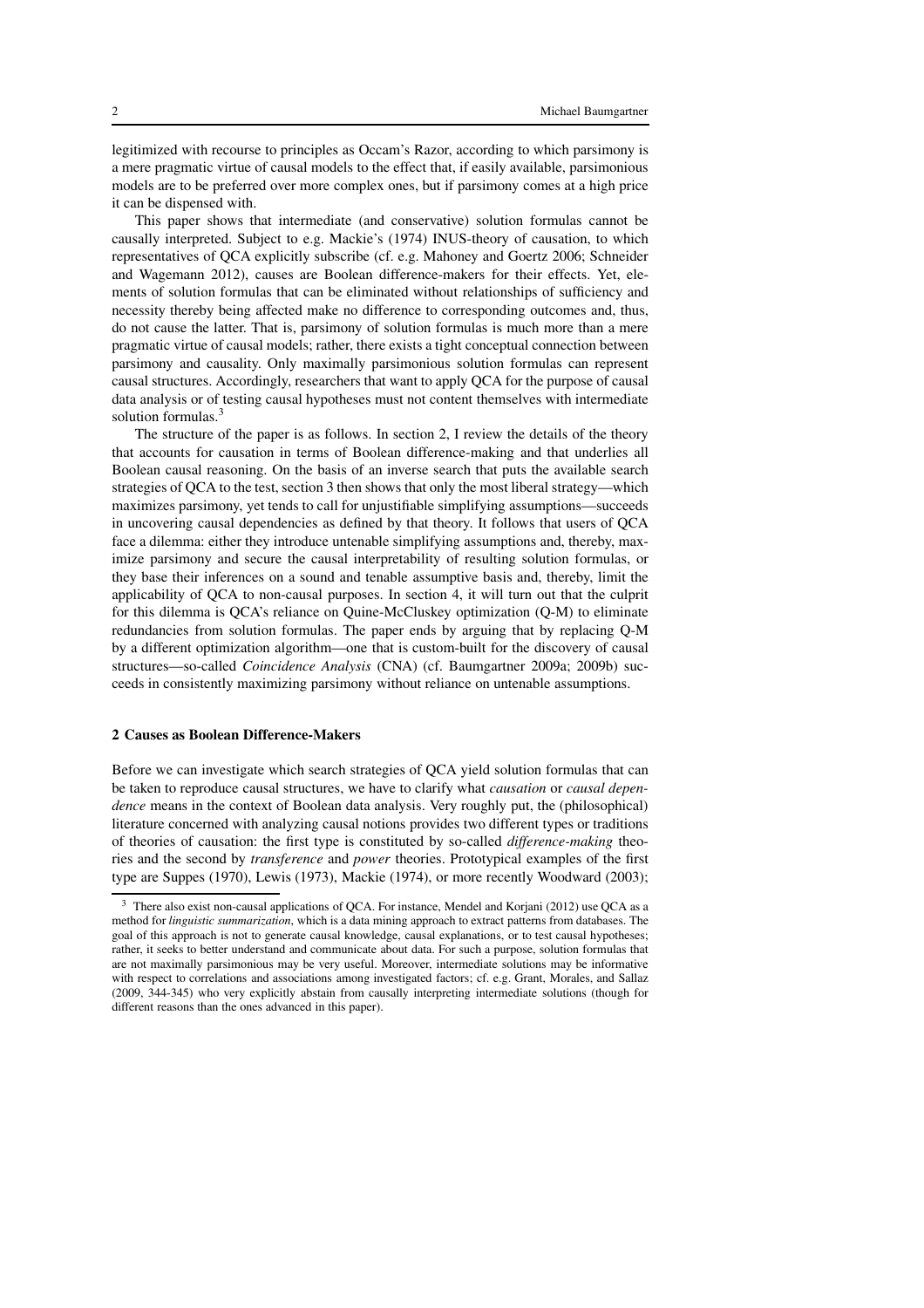well-known examples of the second type are Dowe (2000) or Mumford and Anjum (2011).<sup>4</sup> In a nutshell, difference-making theories stipulate—as their name suggests—that causes are characterized by their property of making some sort of difference to their effects, where the relevant sort of difference-making is variably specified in different theories. Power theories, by contrast, take the characteristic feature of causal dependencies to consist in some sort of physical relation connecting causes to their effects, for instance, the transference of energy or momentum from the cause to the effect or the cause's exertion of power over the effect.

It is clear that Boolean methods of data analysis do not scrutinize the physical relation between causes and effects. Consequently, they do not search for causal dependencies as defined by transference or power theories. Rather, Boolean methods search for causal dependencies as defined by difference-making theories. More specifically, as their primary search targets are sufficient and necessary conditions, Boolean methods must be seen to presuppose a notion of causation according to which causes are difference-makers within sufficient and necessary conditions of their effects. The most well-known theory in that tradition is Mackie's (1974) so-called *INUS-theory* of causation. Subject to that account, a cause is an INUS-condition of its effect, *viz.* an *i*nsufficient but *n*on-redundant part of an *u*nnecessary but *s*ufficient condition of the latter (Mackie 1974, 62). That is, a cause or, in Mackie's terminology, a *causally relevant factor* A for an effect E (typically) is neither itself sufficient nor necessary for  $E$ ; rather, relative to some fixed configuration of background conditions,  $A$  is a non-redundant element of a configuration of factors, say,  $ABC$  which, in turn, is sufficient but not necessary for  $E$ . That is, there may be alternative configurations, say,  $DGH$  and  $JKL$  that can likewise cause  $E$ —even in the absence of  $ABC$ . Relative to that theoretical background,  $\tilde{A}$  being a difference-maker for  $E$  amounts to this: there exist circumstances  $\phi$ , *viz.* when BC is given and neither DGH nor JKL are given, such that A makes a difference to the occurrence of E in  $\phi$ , i.e. E occurs in  $\phi$  if, and only if, A occurs in  $\phi$ . In other words, in circumstances of type  $\phi$ , A is a means to control or manipulate E: by bringing about (suppressing) A, E is brought about (suppressed).

In order to see that only the most parsimonious solution formulas of Boolean methods succeed in capturing causation as defined along these lines, we have to delve more deeply into the conceptual details of a theory that spells out causation in terms of Boolean difference-making. As a brief reminder, let me begin with the relevant formal background from Boolean algebra (for more details cf. Thiem et al. ms). The core Boolean operation that allows for representing (deterministic) causal dependencies is the *implication* or *subset* operator, which in the context of Boolean methodologies is alternatively expressed in a logical ('→') or set-theoretical ('⊂') formalism (cf. Schneider and Wagemann 2012, part I). For mere conventional reasons I shall in the following give preference to the logical mode of expression. On the basis of the implication operator the two core notions of Boolean causal modeling can then be defined: the notions of sufficiency and necessity. A is said to be *sufficient* for  $E$  if, and only if, it holds that if  $A$  is the case, then  $E$  is the case as well, or formally  $A \rightarrow E$ . By contrast, A is *necessary* for E if, and only if, it holds that if E is the case, then A is the case as well, or formally  $E \to A$ . Furthermore, that A is both sufficient and necessary for E is expressed with the biconditional operator ' $\leftrightarrow$ ':  $A \leftrightarrow E$ .

As causal structures in the world we live in hardly ever involve only one cause and one effect, three further Boolean operations are needed to capture the whole complexity of ordinary causal structures: conjunction, disjunction and negation. A causally relevant factor A typically only determines its effect E if other factors as B *and* C are given as well. I shall

<sup>4</sup> For a recent illustration of the debates between these two theoretical camps see Glynn (2013) and Ney (2009).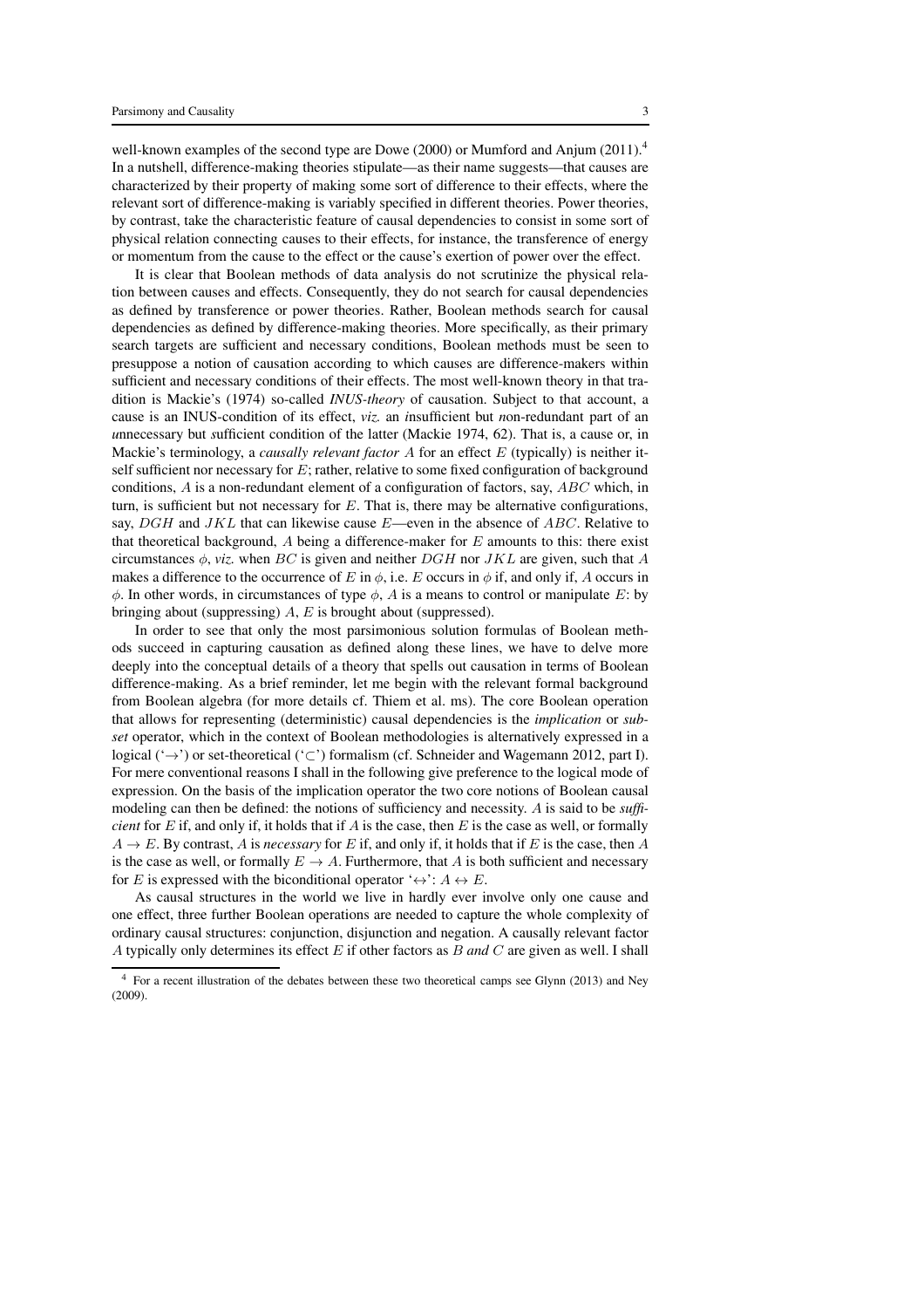subsequently express conjunction, *viz.* "and", by mere concatenation of factors:  $ABC \rightarrow E$ . Moreover, an effect  $E$  can be brought about along alternative causal routes, for instance by the configuration ABC *or* by DGH *or* by JKL. Disjunction, *viz.* "or", is expressed by '∨':  $ABC \vee DGH \vee JKL \rightarrow E$ . Finally, not only the presence but also the absence of a factor may be causally relevant or may be caused, that is, causally relevant factors and effects must be negatable. The negation of A, i.e. 'not A', will be written  $\overline{A}$ . Overall, thus, an exemplary Boolean representation of a more realistically complex causal structure would be this:

$$
A\overline{B}C \vee D G\overline{H} \vee \overline{J}KL \leftrightarrow E \tag{1}
$$

 $(1)$  represents a causal structure such that the effect  $E$  has exactly three alternative complex causes:  $\overline{ABC}$ ,  $\overline{D}\overline{GH}$ ,  $\overline{J}KL$ . According to (1), each of these conjunctions is sufficient for E and their disjunction is jointly necessary for  $E$ , meaning that  $E$  does not occur if not at least one of its three alternative causes is given.<sup>5</sup>

However, only a very small subset of all dependencies of sufficiency and necessity actually reflect causal dependencies. The reason is that the relationships of sufficiency and necessity are *monotonic*, meaning that when A is sufficient for E, it follows (on mere logical grounds) that  $AX$  is also sufficient for  $E$ , and when  $A$  is necessary for  $E$ , it follows that  $A \vee X$  is also necessary for E, where X in both cases stands for any arbitrary factor. As a consequence, most complex sufficient and necessary conditions involve a host of factors, whose removal from the conditions does not change their status as sufficient and necessary conditions. Factors that can be removed from conditions such that the latter's sufficiency and necessity remains unaltered are redundant and, thus, are not Boolean difference-makers and, therefore, are not causes.

In the following I illustrate the requirement of removing all redundant elements from sufficient and necessary conditions before the latter can be causally interpreted, first, with a concrete example from social science and, second, with an abstract common cause structure. Suppose that a high GNP  $(G)$  in combination with strong left parties  $(L)$  and a low ratio of foreign population  $(F)$  are jointly sufficient for a high level of education  $(E)$ , i.e.  $GL\overline{F} \to E$ . In words: whenever a country has a high GNP, strong left parties, and a low ratio of foreign population, it also has a high level of education. If that holds, it of course also holds that whenever a country has a high GNP, strong left parties, a low ratio of foreign population, *and a blond prime minister* (*B*), it also has a high level of education, or formally:  $GL\overline{F}B \to E$ . Hence, even though the prime minister's hair color makes no difference whatsoever to  $E$ and is thus redundant for  $E$ ,  $B$  may be part of a sufficient condition of  $E$ . The fact that  $GL\overline{F}B$  clearly is no complex cause of E shows that being part of a sufficient condition is not sufficient for being a cause.  $GL\overline{F}B$  is not a cause of E because B can be removed without the remaining condition  $GL\overline{F}$  losing its sufficiency for E.

Next, consider the common cause structure depicted in graph (a) of figure 1. In this structure,  $C$  and  $E$  are two parallel effects of the common cause  $A$ . In addition, there exists one further alternative cause for  $C$  and  $E$  each:  $B$  for  $C$  and  $D$  for  $E$ . For simplicity, all

<sup>5</sup> Usually, in the prose around solution formulas in QCA studies only necessary conditions that consist of single factors are explicitly labeled "necessary conditions". (A commendable exception is Bol and Luppi (2013), who systematize the search for complex necessary conditions within the QCA framework.) In fact, however, every QCA solution formula that identifies complex sufficient conditions for the absence of an effect is tantamount to a solution formula that identifies a complex necessary condition for the presence of the effect (by contraposition), and vice versa. For instance, a formula that identifies  $AC$  and  $\overline{D}$  as two alternative sufficient conditions for  $\overline{E}$  is logically equivalent to a formula that identifies  $\overline{AD} \vee \overline{CD}$  as necessary condition for  $E$ . Disjunctive necessary conditions can be interpreted as imposing restrictions on the space of alternative causes of an effect: in the structure represented by  $(1)$ ,  $E$  has exactly three alternative causes.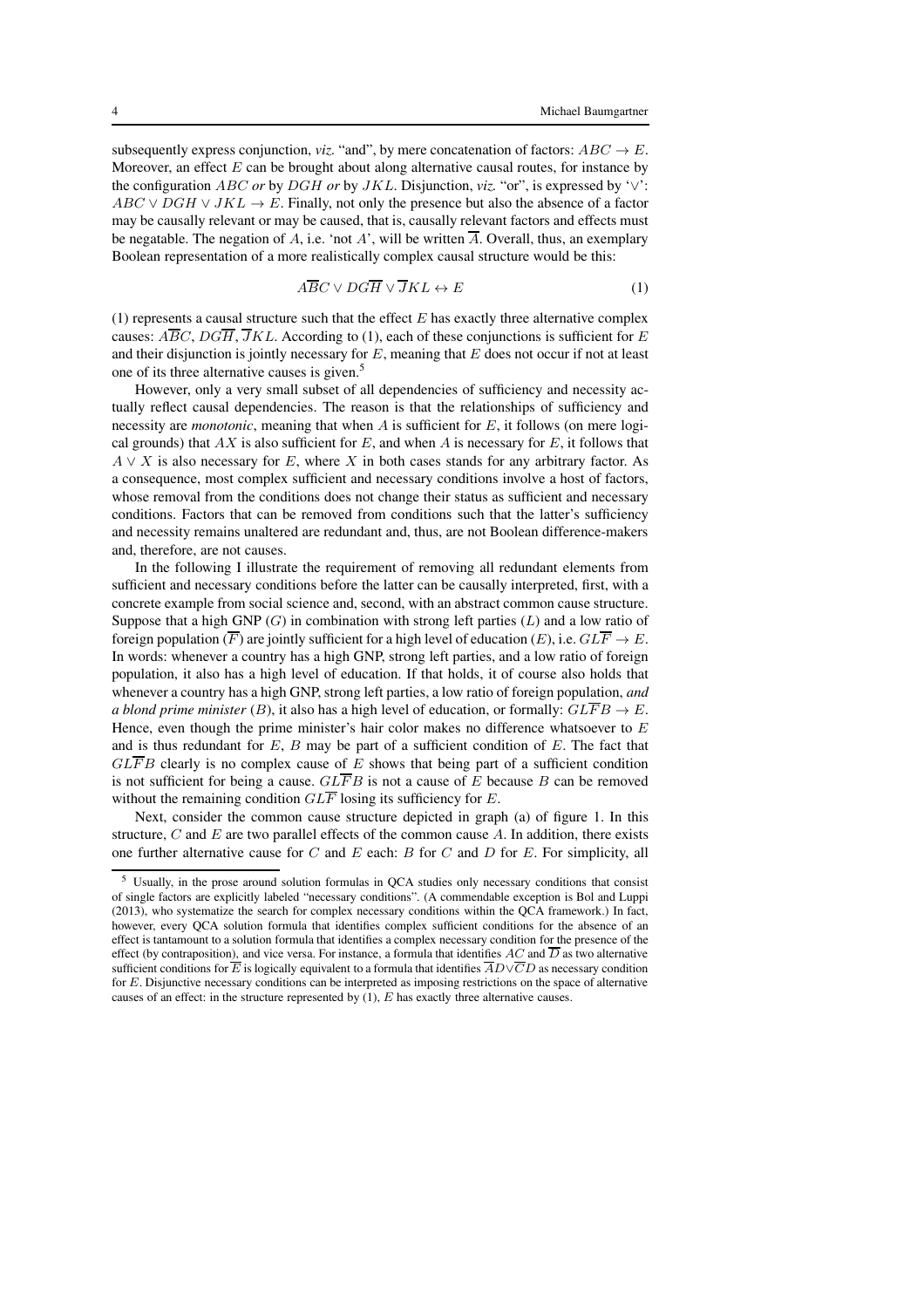

Fig. 1 Graph (a) depicts an ordinary common cause structure, and table (b) lists all the configurations of the involved factors that are compatible with the structure in (a), i.e. (b) is the (ideal and complete) truth-table for (a).

five factors in that structure are assumed to be binary. Table (b) then lists all the empirically possible configurations of these factors. That means there are 8 types of cases that can be found empirically, given that the behavior of the five factors is regulated by the structure in graph (a). For instance, all five factors can be given in combination (case  $c_1$ ) or D can be absent when all the other factors are present  $(c_2)$ , and so forth.

Let us now inquire what combinations of the factors in the set  $\{A, B, C, D\}$  are sufficient and/or necessary for E. Without drawing on Boolean methods it can easily be seen that in table (b) it holds that whenever A is given (cases  $c_1$  to  $c_4$ ) and whenever D is given ( $c_1, c_3$ ,  $c_5$ ,  $c_7$ ), E is given as well. Hence, A and D are both individually sufficient for E; and as these sufficient conditions are constituted by single factors, they do not involve redundancies either. At the same time, though, table (b) reveals that the combination  $\overline{BC}$  is also sufficient for E: whenever  $\overline{BC}$  is given  $(c_3, c_4)$ , E is given as well. Or formulated in causal terms, in cases when C is given without  $B$ , A must be given to account for  $C$ , for no effect occurs without any of its causes. But since A determines E in structure (a), it follows that  $\overline{BC}$  is sufficient for E as well. Moreover, no element of  $\overline{BC}$  can be removed without the condition losing its sufficiency for  $E: C$  alone is not sufficient for  $E$ , because in  $c<sub>6</sub> C$  is given while E is not; and  $\overline{B}$  alone is not sufficient for E, because in  $c_8$   $\overline{B}$  is given while E is not. That is,  $\overline{BC}$  does not contain any redundant elements.

A, D and  $\overline{BC}$  are all of the redundancy-free sufficient conditions that E has in table (b). Furthermore, all cases featuring E also feature A or D or  $\overline{BC}$ ; or differently, whenever E is given, so are A or D or  $\overline{BC}$ , which means that the disjunction  $A \vee D \vee \overline{BC}$  is necessary for E. Overall, the following holds:

$$
A \lor D \lor BC \leftrightarrow E \tag{2}
$$

Even though (2) features sufficient conditions of  $E$  that have no redundant elements, (2) is a Boolean expression that does not reflect a causal structure, for  $\overline{BC}$  is not a complex cause of E in structure (a). The reason is that the necessary condition  $A \vee D \vee \overline{B}C$  contains a redundant disjunct, *viz.*  $\overline{B}C$ . If  $\overline{B}C$  is removed, the remaining disjunction  $A \vee D$  is still necessary for  $E$ , for it holds that whenever  $E$  is given in table (b), so is  $A$  or  $D$ :

$$
A \lor D \leftrightarrow E \tag{3}
$$

By contrast, the necessary condition of E contained in (3), *viz.*  $A \lor D$ , is free of redundancies. A itself is not necessary for E because in cases  $c_5$  and  $c_7$  E is given while A is not; neither is  $D$  alone necessary for  $E$  because in cases  $c_2$  and  $c_4$   $E$  is given and  $D$  is not. Indeed,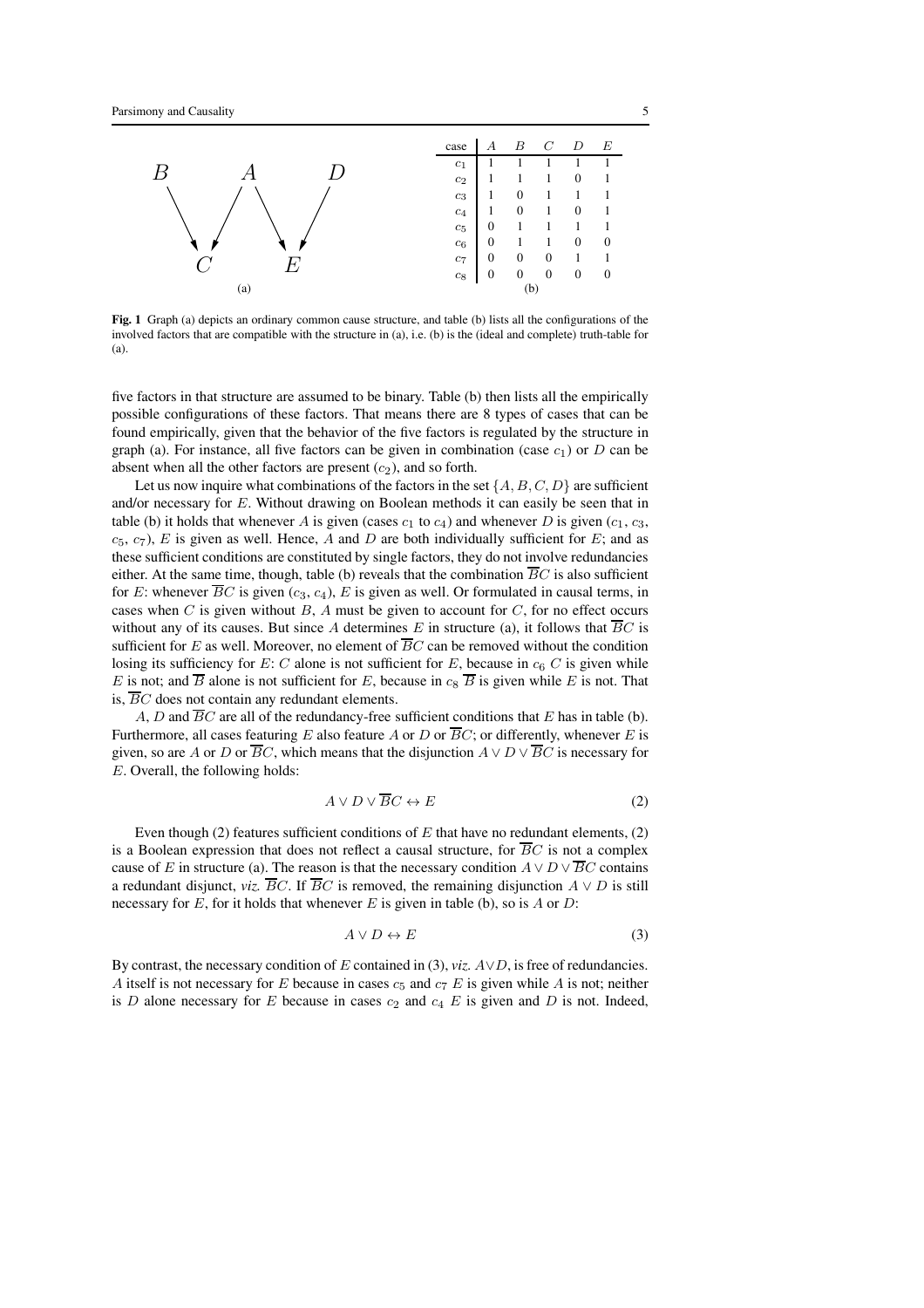(3) is a Boolean expression that corresponds to a causal structure, for A and D are exactly the two alternative causes of  $E$  in structure (a). All of this shows that Boolean expressions only reflect causal structures if all redundancies are rigorously removed from both sufficient and necessary conditions. Or in other words, if a Boolean expression contains redundant elements, it does not reflect a causal structure.

To further specify the account of difference-making that is relevant for Boolean methods of causal inference, let us introduce the notions of a *minimally sufficient* and a *minimally necessary condition*. A conjunction as AB that is sufficient for an outcome E is *minimally* sufficient for E if, and only if, no proper part of  $AB$  is itself sufficient for E, where a proper part of a conjunction is that conjunction reduced by at least one conjunct. That is, AB is minimally sufficient for  $E$  if, and only if,  $AB$  is sufficient for  $E$  and neither  $A$  nor  $B$  are themselves sufficient for E. Analogously, a disjunction as  $A \vee B$  that is necessary for an outcome E is *minimally* necessary for E if, and only if, no proper part of  $A \vee B$  is itself necessary for  $E$ , where a proper part of a disjunction is that disjunction reduced by at least one disjunct. That is,  $A \vee B$  is minimally necessary for E if, and only if,  $A \vee B$  is necessary for  $E$  and neither  $A$  nor  $B$  are themselves necessary for  $E$ .

For factors that are contained in minimally sufficient and necessary conditions of an outcome there exist configurations in which these factors make a difference to the occurrence of that outcome. For example, compare the configurations  $c_2$  and  $c_6$  in table (b): in  $c_2$  the factor A is present and in  $c<sub>6</sub>$  it is absent, whereas all other factors apart from the outcome E remain the same in both  $c_2$  and  $c_6$ ; in accordance with A, E is present in  $c_2$  and absent in  $c_6$ . Hence, in  $c_2$  and  $c_6$  the presence and absence of A makes a difference to the presence and absence of E. For redundant elements of sufficient and necessary conditions, no such difference-making configurations exist. All of this yields the following account of Boolean difference-making:

**Boolean difference-making (BD):** A factor A is a Boolean difference-maker of an outcome E if, and only if, A is contained in a minimally sufficient condition  $AX$  of E such that  $AX$ , in turn, is contained in a minimally necessary condition of  $E$ .

Being a Boolean difference-maker is necessary but not sufficient for being a cause. Boolean difference-making is relative to analyzed data: for instance,  $C$  is not a Boolean difference-maker of  $E$  in table (b), but in a table that results from (b) by adding, say, the configuration  $\overline{ABCDE}$  the factor C would be such a difference-maker. As is wellknown, analyzed data may fail to reflect causal structures for various reasons: the data may be confounded by unmeasured causes, it may be miscalibrated, too fragmentary, or result from measurement errors etc. Relative to deficient data, factors may be Boolean differencemakers of an outcome  $E$  without being causes of  $E$ . Data deficiencies are typically exposed by expanding the set of analyzed factors in further studies of the same phenomenon, by conducting robustness tests, by recalibrations, remeasurements, or by mere replication studies etc. Only Boolean difference-makers in data that meet required quality standards can reliably be inferred to be causes (cf. Baumgartner 2008; 2013).

Of course, due to the fact that in contexts of causal data analysis researchers typically investigate causal structures which are not completely known, compliance with those quality standards often cannot be conclusively ascertained. Accordingly, inferring that  $A$  causes  $E$ normally involves an *inductive risk*, i.e. causal inferences are prone to error (which hopefully are corrected in follow-up studies). Even though, Boolean difference-making as spelled out in (BD) is not sufficient for causation, it corresponds to the most important Boolean constraint causes have to comply with. Factors that do not satisfy (BD) can be excluded as causes; correspondingly, Boolean solution formulas that contain (BD)-violating factors are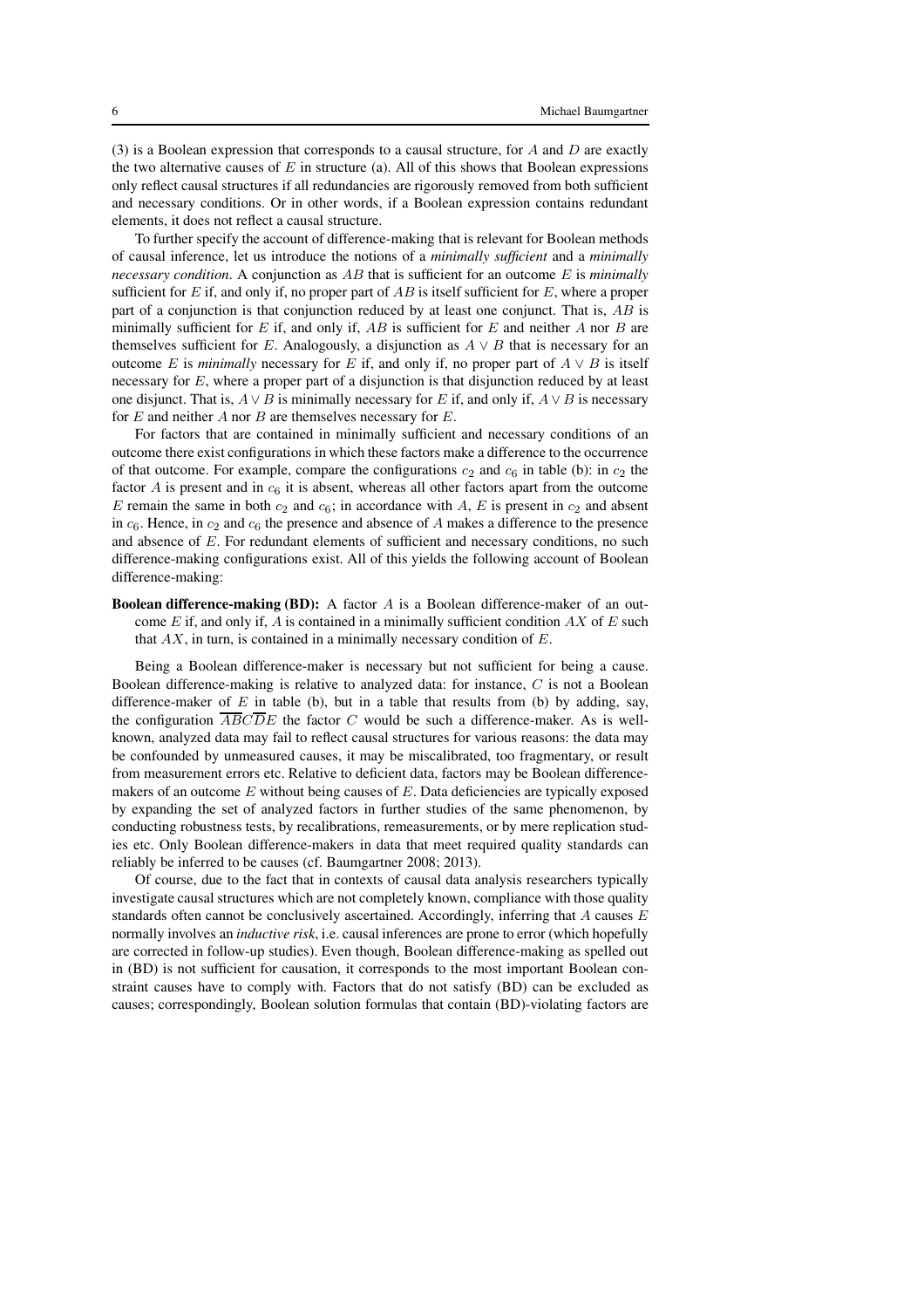not amenable to a causal interpretation. By contrast, a causal interpretation of solution formulas that are exclusively composed of factors complying with (BD) and that are inferred from competently collected data is (inductively) warranted. I shall say that such solution formulas are *causally interpretable*.

I do not intend to claim here that all causal structures empirically manifest themselves in terms of Boolean difference-making. In fact, according to so-called *causal pluralism* (cf. e.g. Psillos 2009), difference-making and power theories of causation do not mutually exclude each other, rather, they simply highlight different aspects of causation. What I do intend to claim, though, is that Boolean difference-making is the feature of causation that is tracked by Boolean methods of causal inference as QCA. Hence, whoever applies a Boolean method, searches for causal dependencies that comply with (BD). To uncover causal structures that do not exhibit relations of Boolean difference-making, recourse to different methods must be made.

To sum up, this section has revealed that only redundancy-free sufficient and necessary conditions feature Boolean difference-makers and, thus, comply with the core Boolean criterion for causation. In consequence, a Boolean method of *causal* data analysis must seek for minimally sufficient and minimally necessary conditions of scrutinized outcomes.

### 3 Inverse Search

This section aims to show that in order for Boolean methods to output solution formulas that are causally interpretable parsimony must be maximized. Only maximally parsimonious solution formulas identify minimally sufficient and minimally necessary conditions and, as only the latter can correspond to causal conditions, only maximally parsimonious solution formulas can mirror causal structures.

To this end, I will perform so-called *inverse searches*, which—as the label suggests reverse the order of causal discovery as it is normally conducted in scientific practice. An inverse search involves three steps: (i) a causal structure  $\sigma$  is presumed to be given, (ii) artificial data  $\delta$  is generated by letting the factors in  $\sigma$  behave/operate in accordance with σ, (iii) δ is processed by a method of causal data analysis with the aim of recovering σ. If, and only if, the scrutinized method finds  $\sigma$ , the inverse search is successfully completed. Even though successful inverse searches are standardly implemented as quality benchmarks for methods of causal discovery (cf. e.g. Spirtes, Glymour, and Scheines 2000; Pearl 2000), they are hardly ever conducted in the literature on Boolean data analysis.

In real-life contexts of causal discovery there are manifold reasons as to why methods of data analysis fail to find the causal structure that actually underlies processed data. A researcher may fail to properly control for background influences, to the effect that collected data is too noisy, that is, confounded by unmeasured causes of an investigated outcome. Or if a process is being analyzed whose relevant factors—for whatever reasons—cannot be manipulated or influenced artificially, the number or diversity of data points that nature happens to provide may be wanting. Or the selection, calibration, or measurement of analyzed variables may be flawed, and so forth. Yet, all of these reasons for failing to find causal structures are due to problems of *data collection* and *pre-processing*, and thus to a task that must be completed prior to the actual analysis of the data. No method can be expected to successfully uncover causal structures based on fragmentary, confounded, or otherwise flawed data. Outputs of procedures of causal data analysis are only as good as the analyzed data.

Therefore, in order to evaluate causal inference procedures and corresponding search strategies, problems of data collection/pre-processing must be factored out by assumption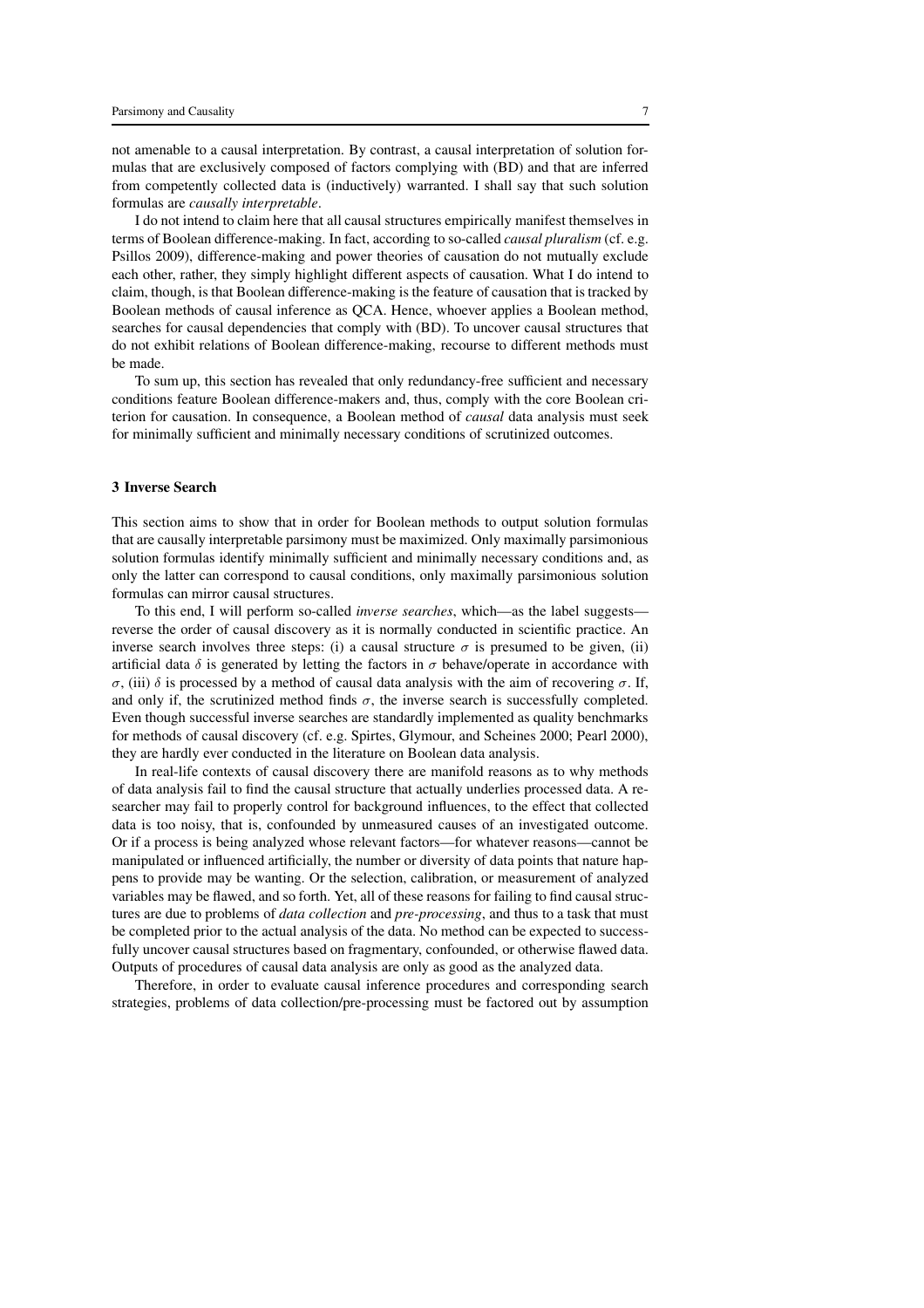(or idealization). The tool of an inverse search lends itself particularly well to this purpose. Based on the causal structure that is presupposed as given in an inverse search, we can artificially generate data that is free of confounding noise, diversity limitations, selection bias or calibration and measurement errors, that is, we can produce *ideal data*. Against such an idealized background, a failure to find the structure based on which the data was generated can then be directly and unambiguously ascribed to a deficiency in the implemented method or search strategy.

The previous section has already laid the basis for an inverse search that avoids problems of data collection. Figure 1 provides a causal structure with a list of all and only the configurations of the factors involved in that structure that can possibly be observed relative to a homogenous (or fixed) setting of unmeasured background causes. Also, there are no rows featuring one and the same configuration of conditions combined with both the presence and the absence of outcome  $E^6$ . We are hence justified in presuming a proper variable calibration and the absence of data confounding and measurement error. Moreover, we can assume that for all configurations in table 1(b) we have a sufficient amount of cases in our raw data to meet inclusion cut-offs. All in all, we shall assume that table 1(b) represents an *ideal truth-table* for a Boolean analysis—to the effect that an adequate Boolean method of data analysis must be able to find the causal dependencies in structure 1(a) based on table 1(b). Or differently, if a method or search strategy does not find the causes of  $E$  based on table 1(b), it is inadequate *qua* procedure of causal inference.

For the purposes of an inverse search the interpretation of the factors involved in structure 1(a) does not matter. All that matters is that the behavior of the factors in the set  $V = \{A, B, C, D, E\}$  is assumed to be regulated by structure 1(a). Nonetheless, in order to substantiate that a structure as 1(a) is very commonplace in the field of social sciences, the following would be a viable interpretation of the factors in  $V$ :

| A: | high share of native population | $D$ : high GNP                |                 |
|----|---------------------------------|-------------------------------|-----------------|
|    | $B$ : strong unions             | $E$ : high level of education | $(\mathcal{I})$ |
|    |                                 |                               |                 |

C: strong left parties

If  $(I)$  constitutes our research context, the relevant question we are going to want to answer in the following is whether a high level of education  $(E)$ , say, in western democracies, is caused only be a high share of native population  $(A)$  and, alternatively, a high GNP  $(D)$  or whether strong unions  $(B)$  and strong left parties  $(C)$  causally contribute as well. The correct answer, according to the assumed structure in figure  $1(a)$  is the former option, that is, A and  $D$  are the only two alternative causes of  $E$ .

As anticipated in the introduction, the standard methodological framework for Boolean causal data analysis, QCA, provides different search strategies whose main differences concern the way in which redundant elements are removed from solution formulas. More specifically, Ragin and Sonnett (2005) distinguish between a conservative strategy  $S_1$ , an intermediate strategy  $S_2$ , and a liberal strategy  $S_3$ . We subsequently apply these three search strategies to table 1(b) with the aim of recovering the causes of  $E$  given in structure 1(a). It will turn out that only  $S_3$  successfully completes this inverse search.

<sup>&</sup>lt;sup>6</sup> In the QCA literature, two rows  $c_i$  and  $c_h$  in a truth-table such that one and the same configuration of conditions is combined with the presence of the outcome in  $c_i$  and with its absence in  $c_h$  are often very misleadingly called "contradictory" (cf. e.g. Rihoux and De Meur 2009; Schneider and Wagemann 2012, §5.1; Rubinson 2013). In fact, however, such a pair of rows is far from being contradictory, rather, it merely entails that the relevant configuration of conditions is neither sufficient for the presence nor for the absence of the outcome.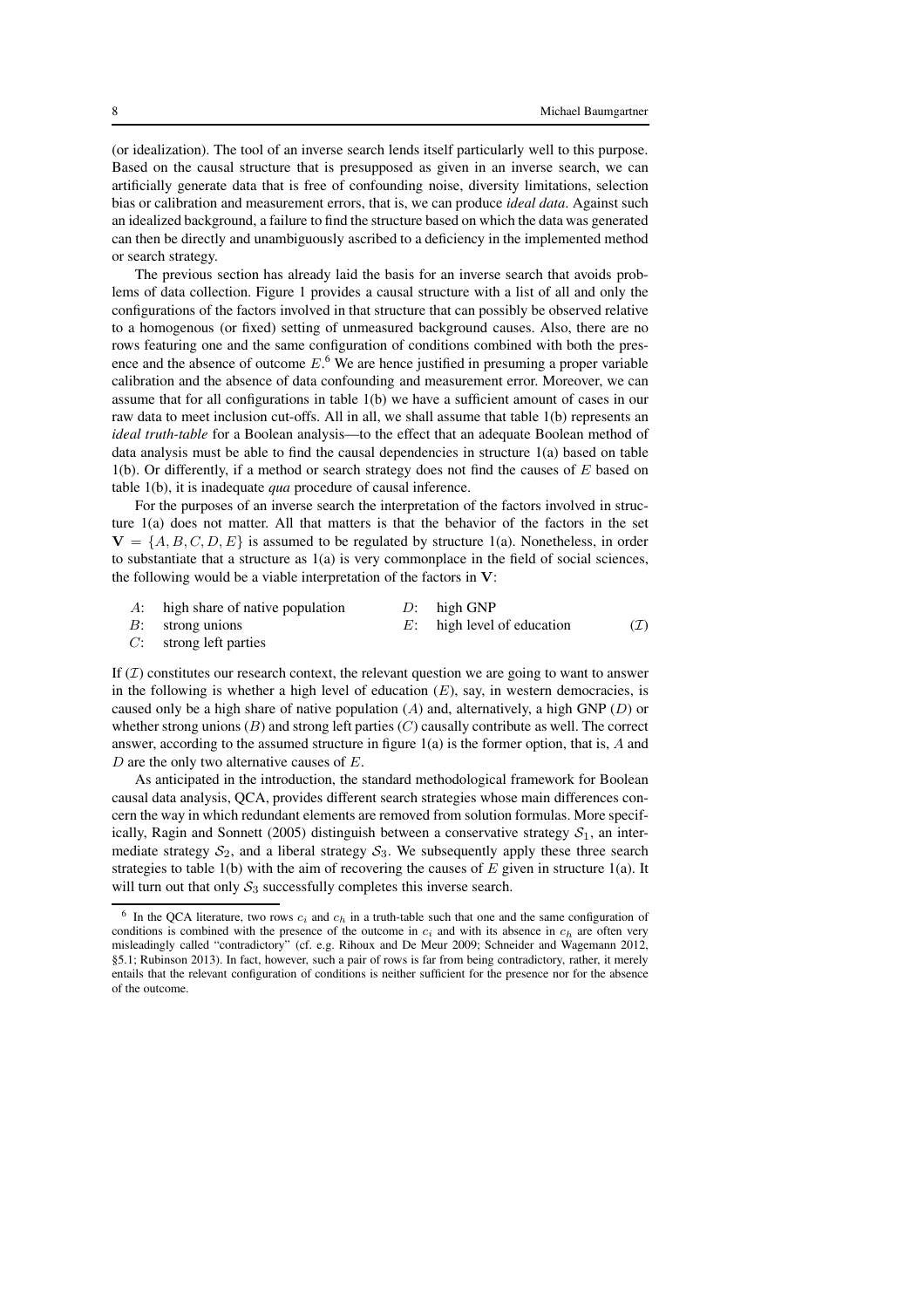As structure 1(a) and table 1(b) involve binary variables only, we can confine our analysis to crisp-set QCA (csQCA). I assume that the reader is familiar with the procedural details of csQCA (cf. Ragin 1987; Rihoux and De Meur 2009). Still, to clearly understand why a search strategy does or does not complete our inverse search, it is required that we briefly review the computational core of QCA that is concerned with removing redundancies from sufficient and necessary conditions, i.e. the procedural part of QCA whose function it is to turn mere sufficient and necessary conditions into *causally interpretable* sufficient and necessary conditions. Both in csQCA and fuzzy-set QCA (fsQCA) this core is constituted by Quine-McCluskey optimization (Q-M), which is a procedure to minimize Boolean expressions standardly used in electrical engineering or digital logic design (cf. Quine 1959). The operational details of Q-M are best presented by means of concrete examples.

Let us hence eliminate redundancies from an exemplary sufficient condition of  $E$  in table 1(b) by virtue of Q-M. The configuration  $ABCD$ , which is combined with E in row  $c_1$ , is sufficient for  $E$ , because table 1(b) does not contain a row where  $ABCD$  is combined with  $\overline{E}$ . To determine whether ABCD contains redundancies, O-M parses the input table 1(b) to find other rows that accord with  $c_1$  in regard to the outcome and all other factors except for one. Such a row with exactly one difference is easily found. In  $c_2$ , E is combined with the configuration  $ABCD$ , which accords with  $ABCD$  in all factors except for D. The pair of rows  $\langle c_1, c_2 \rangle$  reveals that, in the context of ABC, E occurs both if D is given and if it is not. In that context,  $D$  makes no difference to  $E$  and is hence redundant. Therefore, Q-M eliminates D from ABCD and  $\overline{D}$  from ABC $\overline{D}$  to yield ABC. Similarly, the configuration in row  $c_3$  coincides with the one in row  $c_4$  in all factors except for D which is present in  $c_3$  and absent in  $c_4$ . Consequently, Q-M removes D and  $\overline{D}$  from the corresponding sufficient conditions of E to yield  $\overline{ABC}$ . Next, since a comparison of the two sufficient conditions,  $ABC$  and  $\overline{ABC}$ , that result from the two previous minimization steps reveals that B makes no difference to E in contexts that feature  $AC$ , O-M continues to eliminate B and  $\overline{B}$ , respectively—and so forth, until no further redundancies are found.

The feature of this minimization procedure that is of crucial importance for our purposes is that Q-M only eliminates conjuncts of a sufficient condition if the corresponding truth-table actually contains a pair of rows that accord with respect to the outcome as well all factors *except for one*. If such a pair of rows does not exist for a particular sufficient condition, the latter cannot be further minimized. To facilitate later reference to this restriction, I label it the *one-difference restriction*.

In light of the one-difference restriction, eliminating *all* redundancies from sufficient conditions by means of Q-M presupposes that the analyzed truth-table exhibits high diversity with respect to the logically possible configurations of potential cause factors (conditions). Consider, for example, row  $c_7$  of table 1(b) which features E in combination with the configuration  $\overline{ABCD}$ . As there is no row where  $\overline{ABCD}$  is combined with  $\overline{E}$ ,  $\overline{ABCD}$ is sufficient for E. However, table 1(b) does not contain a row that accords with  $c_7$  with respect to the outcome and all conditions except for one. In consequence, although it can easily be seen (even without algorithmic help) that all rows of table  $1(b)$  that feature  $D$  also feature E, i.e. that D itself is sufficient for E, O-M cannot eliminate the redundant  $\overline{ABC}$ from  $\overline{ABCD}$  based on the configurations contained in table 1(b).

A table as 1(b) that does not comprise all  $2^n$  logically possible configurations of n conditions of an investigated outcome is called *limitedly diverse* in the QCA terminology (Ragin 2000, 139). Logically possible configurations that are missing from analyzed truthtables are termed *logical remainders*. In cases of limited diversity, QCA offers the researcher the possibility to counterfactually add logical remainders based on her available theoretical knowledge about an investigated process. The three aforementioned QCA search strategies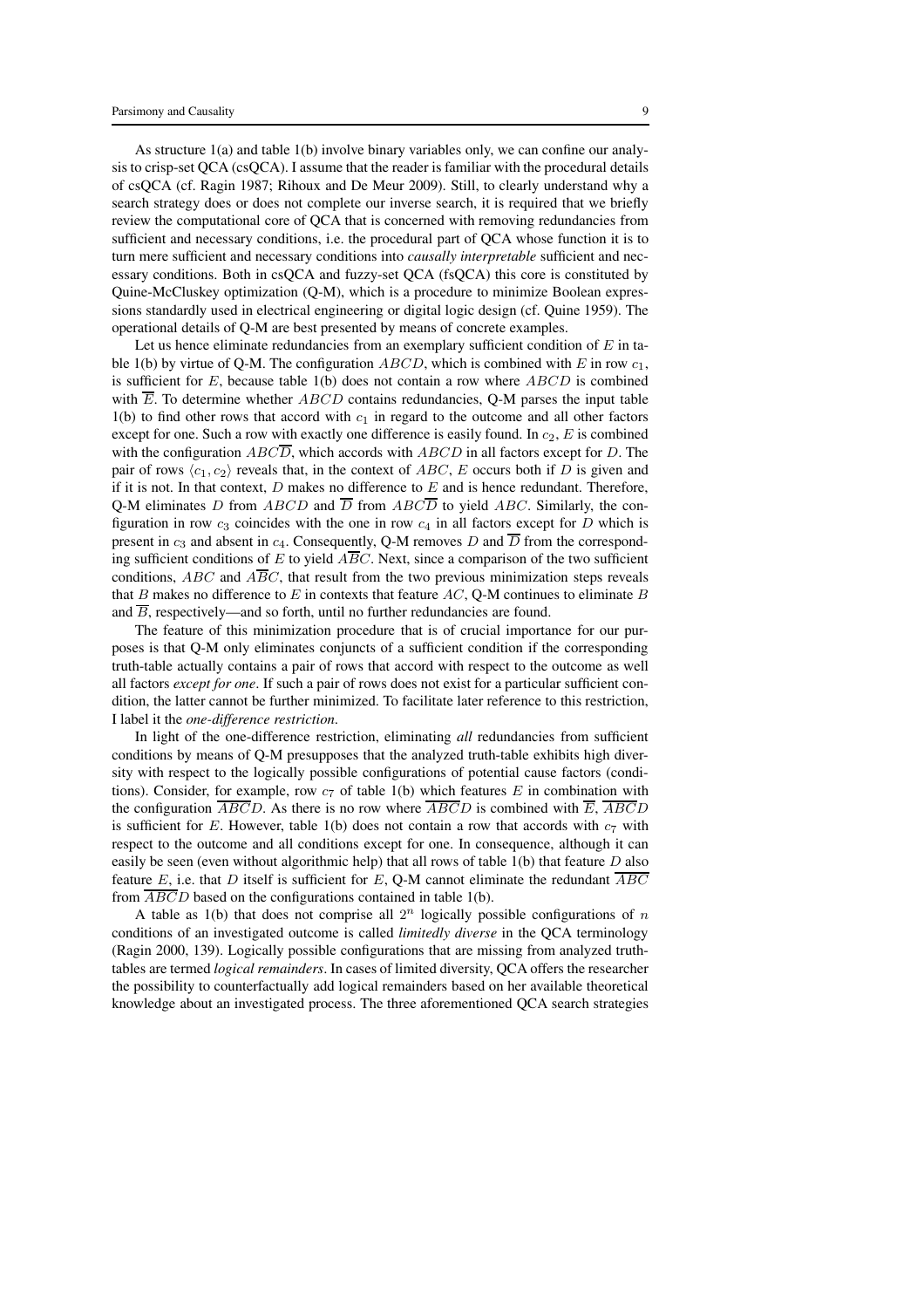essentially differ with respect to how much restrictions they impose on the counterfactual introduction of remainders. The conservative strategy  $S_1$  prohibits the introduction of counterfactual configurations altogether, the intermediate strategy  $S_2$  allows for the introduction of so-called *easy* (Ragin 2008a) or *tenable* (Schneider and Wagemann 2012) counterfactuals, and according to the liberal strategy  $S_3$  any counterfactuals, easy/tenable and difficult/untenable ones, may be introduced that contribute to maximizing parsimony of resulting solution formulas. Counterfactuals that are introduced for the purpose of increasing parsimony are also called *simplifying assumptions*.

 $S_1$  and  $S_3$  are precisely defined search strategies whose algorithmic implementation is straightforward. The concrete blueprint for  $S_2$ , by contrast, depends on what counterfactual configurations are deemed easy/tenable in a given research context. The easy/tenable counterfactuals are those remainders that are compatible with the available theoretical knowledge, the difficult/untenable counterfactuals are those that are not compatible therewith. That is, the distinction between easy/tenable and difficult/untenable counterfactuals is not stable but varies with the epistemic context. Moreover, there are various variants of  $S_2$  available in the literature (Schneider and Wagemann 2012, chaps. 6, 8): (i)  $S_2$  of the so-called *Standard Analysis* (SA), (ii)  $S_2$  of the *Enhanced Standard Analysis* (ESA), (iii)  $S_2$  of the *Theory-Guided Enhanced Standard Analysis* (TESA). Their main differences concern the complexity of added counterfactuals, the manner in which they are brought to bear—as socalled *directional expectations* or as truth-table rows—, and at what point within a complete QCA of a truth-table these simplifying assumptions are introduced. These variations will not be relevant for our purposes, because it will turn out that variants of  $S_2$  only pass our inverse search test when they are equivalent to  $S_3$ .

To see this, let us begin by applying  $S_1$  to table 1(b). When processed in terms of  $S_1$ , QCA issues this solution formula:<sup>7</sup>

$$
AC \vee BCD \vee \overline{ABCD} \leftrightarrow E \tag{4}
$$

As 1(b) is an ideal and noise-free truth-table, (4) is a perfect Boolean solution formula, that is, it has a maximal consistency and coverage of 1 (cf. Ragin 2006), which I express by means of the biconditional operator in (4).

(4) illustrates what we anticipated already: if no remainders are counterfactually added to table 1(b), Q-M does not succeed in eliminating all redundancies. In particular, no redundancies at all can be removed from  $\overline{ABCD}$ . Due to the fact that not all redundancies are eliminated,  $(4)$  does not identify Boolean difference-makers of  $E$ . Although there do not exist any circumstances in which  $B$  and  $C$  make a difference to  $E$ , they appear as parts of sufficient conditions of E and they are contained in a (disjunctive) necessary condition of E. In consequence, (4) does not adequately represent the causes of  $E$  in structure 1(a). A causal interpretation of (4) would entail that both  $C$  and  $B$  causally contribute to  $E$ , where in fact they do not. Expressed in terms of research context  $(\mathcal{I})$ , even though strong left parties and unions are not causes of a high level of education in the presupposed structure 1(a), a causal interpretation of (4) would erroneously entail that the former cause the latter after all. In sum, the solution formula of  $S_1$  must not be causally interpreted.

By contrast,  $S_3$  succeeds in finding the true causes of E in structure 1(a) based on table 1(b). The solution formula for outcome E produced by  $S_3$  is this:

$$
A \lor D \leftrightarrow E \tag{5}
$$

 $7$  The QCA solution formulas in this article were built using the R-implementation of QCA by Alrik Thiem and Adrian Duşa, version 1.0-5 (Thiem and Duşa 2013a; 2013b).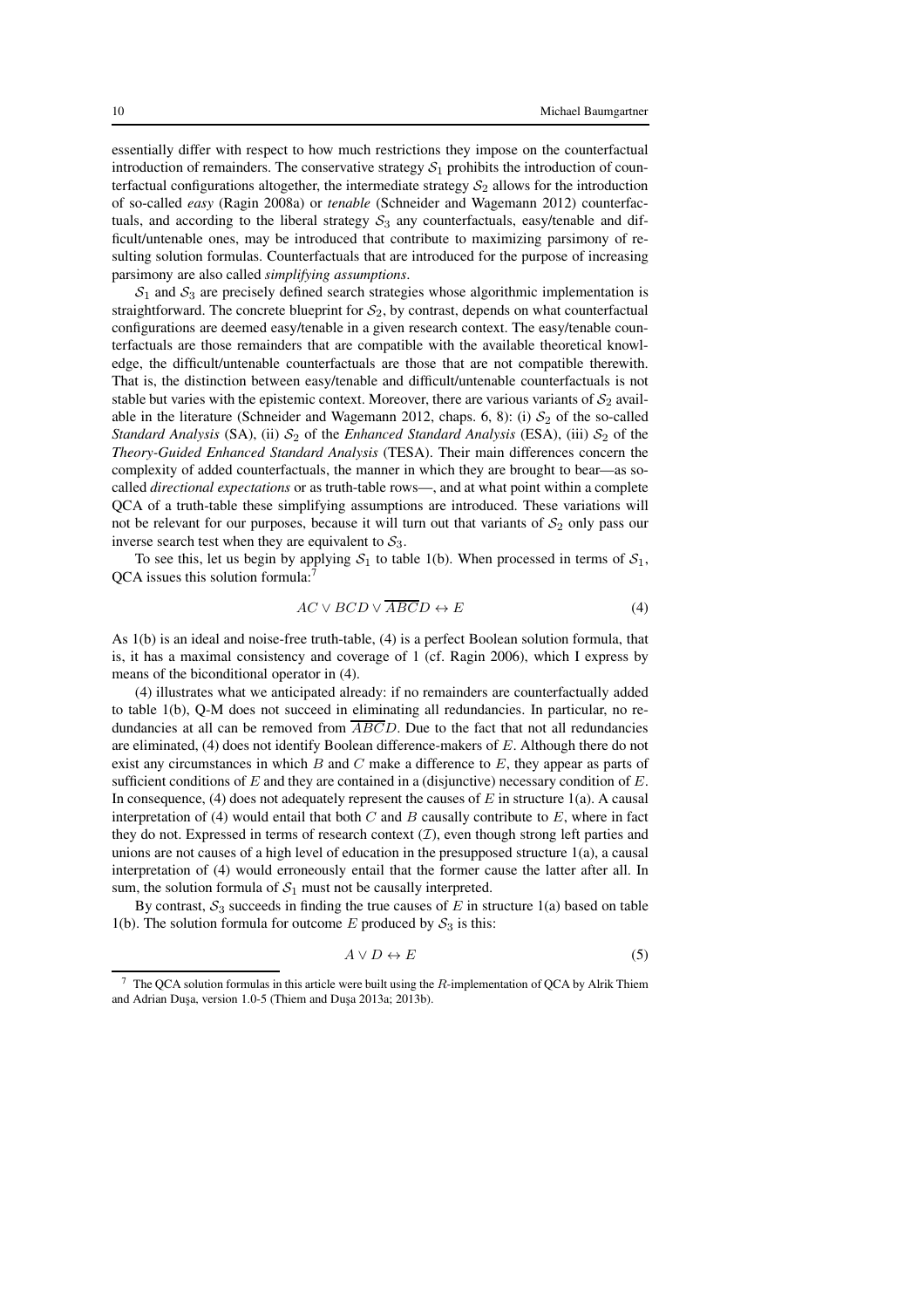| case                                        |   | B        | C | I) | E |
|---------------------------------------------|---|----------|---|----|---|
|                                             | 0 | 0        |   |    |   |
| $\overline{c_9^*}$<br>$\overline{c_{10}^*}$ | 0 | 1        | 0 |    |   |
| $c_{11}^*$                                  |   | $\Omega$ | 0 |    |   |
| $c_{12}^*$                                  |   | $\theta$ | 0 |    |   |
| $c_{13}^*$                                  |   |          | 0 |    |   |
|                                             |   |          | 0 |    |   |
| $\left[c_{15}\right]$                       | 0 | 0        | 0 |    |   |
| $[c_{16}]$                                  |   |          |   |    |   |

**Table 2** List of logical remainders for outcome E in table 1(b). Configurations  $c_9^*$  to  $c_{14}^*$  (where "\*" marks counterfactuality) are required by  $S_3$  in order to eliminate all redundancies from sufficient and necessary conditions of E. Configurations  $[c_{15}]$  and  $[c_{16}]$  are irrelevant.

By counterfactually adding any remainders that contribute to maximizing parsimony, Q-M manages to eliminate all redundancies from sufficient and necessary conditions of  $E$  and, thus, to identify Boolean difference-makers as defined in (BD). Moreover, as 1(b) contains optimal data, a causal interpretation of (5) is warranted; it reveals exactly the two alternative causes,  $A$  and  $D$ , that  $E$  actually has in the underlying structure 1(a). Against the background of research context  $(\mathcal{I})$ ,  $\mathcal{S}_3$  correctly determines that a high share of native population and a high GNP are the two alternative causes of a high level of education.  $S_3$  hence successfully completes our inverse search.

To this end,  $S_3$  counterfactually introduces the remainders given in rows  $c_9^*$  to  $c_{14}^*$  of table 2. Those are the configurations that Q-M needs in order to find the correct causal model (5). That, in turn, means that variants of the intermediate strategy  $S_2$  only find solution formula (5) if they likewise counterfactually add all configurations  $c_9^*$  to  $c_{14}^*$ . If any of those configurations is deemed difficult/untenable and, thus, not introduced by  $S_2$ , the latter outputs a solution formula with at least some redundancies, i.e. with at least some factors that are not Boolean difference-makers and, hence, not causes. As indicated above, whether a configuration is difficult/untenable or not depends on the theoretical background knowledge that is available in a given research context—and available background knowledge may vary from context to context.

However, note that we started our inverse search with ideal and, in particular, *complete* data. Table 1(b) contains all empirically possible configurations of the factors in the set  $V = \{A, B, C, D, E\}$ , given that their behavior is regulated by the structure in figure 1(a). In other words, most remainders in table 2 are deemed empirically *impossible* by structure 1(a). To illustrate, consider configuration  $c_{10}^*$ , where B is given but C is not. This configuration is not compatible with structure  $1(a)$  because, according to the latter,  $B$  is a sufficient cause of C, meaning that whenever B is given, so is C. Or in  $c_{11}^*$  to  $c_{14}^*$  A is given without  $C$ , even though structure  $1(a)$  entails that  $A$  is sufficient for  $C$ . According to the standard analysis of the notion of knowledge in terms of *justified true belief* (cf. Ichikawa and Steup 2013), nothing that is impossible can possibly be known. Hence, a researcher analyzing structure 1(a) cannot have theoretical knowledge about that structure that would identify configurations  $c_{10}^*$  to  $c_{14}^*$  as easy/tenable counterfactuals.

The only remainder in table 2 that might still pass as an easy/tenable counterfactual and that contributes to eliminating redundancies is  $c_9^*$ . The rationale for such an assessment is as follows. The data in table 1(b) is assumed to be collected against a homogenous background of unmeasured causes of the effects in structure 1(a). That means, in particular, that causes of  $C$  that are not contained in the set  $V$  are assumed to be absent in the background against which the data in table 1(b) is collected. But that does not exclude that there might be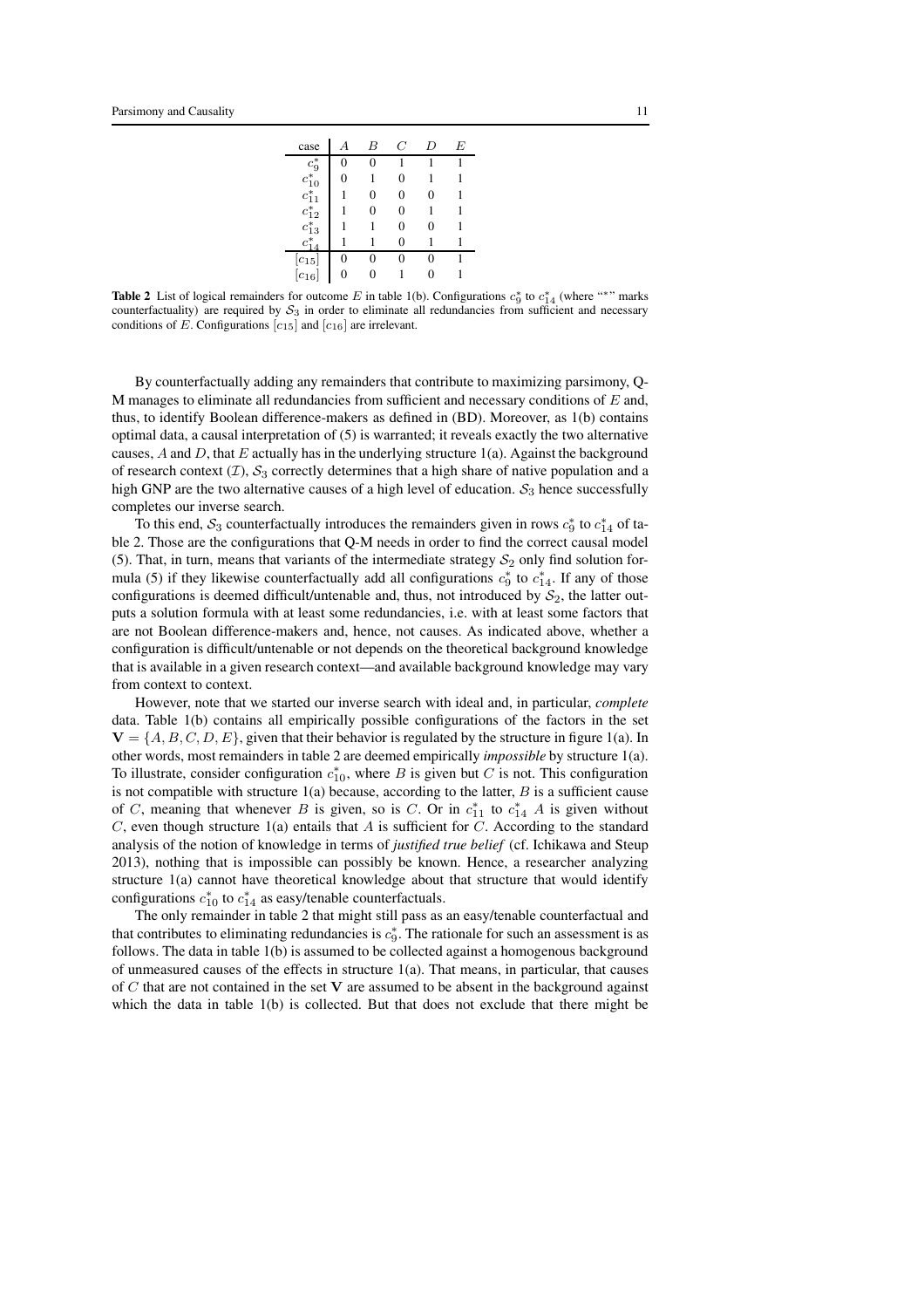different background configurations of unmeasured causes such that  $C$  is present without any of its causes in  $V$  being present. Hence, it might be that  $A$  and  $B$  are not the only causes of C. In consequence, configurations featuring C in combination with  $\overline{AB}$  might be considered empirically possible against a different causal background than the one behind table 1(b), such that remainder  $c_9^*$  could be deemed easy/tenable. If  $S_2$  counterfactually introduces  $c_9^*$ , it outputs this solution formula:

$$
AC \vee CD \vee \overline{AB}D \leftrightarrow E \tag{6}
$$

As can easily be seen, (6) fares a bit better than (4), *viz*. the output of  $S<sub>1</sub>$ . Nonetheless, the sufficient and necessary conditions in (6) still feature numerous elements that are not Boolean difference-makers and, thus, not causes of  $E$ . A causal interpretation of  $(6)$  would erroneously entail that C and  $\overline{B}$  causally contribute to E. Overall, a variant of  $S_2$  that counterfactually adds only a proper subset of the remainders  $c_9^*$  to  $c_{14}^*$  to table 1(b) fails to find structure 1(a) and, hence, does not pass our inverse search test.

As the distinction between easy/tenable and difficult/untenable counterfactuals cannot be conclusively fixed, friends of a variant of  $S_2$  might insist that all relevant remainders  $c_9^*$  to  $c_{14}^*$  in table 2 could be deemed easy/tenable, for the causal structure regulating the behavior of the factors in  $V$  could have been different. They might hold that causal laws governing the world we live in do not hold of necessity. Of course, if the causal dependencies among the factors in V had been different, the latter could have been configured in any logically possible manner. Whether causal laws hold of necessity or not is a deep metaphysical question on which I do not want to dwell here. All that matters for our current purposes is that, if any logical remainder that  $S_3$  needs to maximize parsimony is considered difficult/untenable, the solution formulas output by variants of  $S_2$  fail to identify Boolean difference-makers, that is, causes. The output of  $S_2$  is causally interpretable only if it is identical to the output of  $S_3$ . Or differently,  $S_2$  is a strategy for *causal* discovery only if it is equivalent to  $S_3$ , which—as we have seen above—dispenses with the problematic distinction between easy/tenable and difficult/untenable counterfactuals altogether.

The only QCA search strategy that, if applied to non-flawed data, is guaranteed to output solution formulas that represent causal structures is the liberal strategy  $S_3$ . In light of section 2, this result is not surprising. Section 2 has shown that parsimony is not simply a pragmatic or aesthetic virtue of QCA solution formulas, which can be dispensed with if it comes at a high price. Rather, there is a tight conceptual interdependence between parsimony and causality. According to the notion of causation presupposed by Boolean search methods, causes are Boolean difference-makers of their effects. Only factors that are contained in minimally sufficient and minimally necessary conditions are Boolean difference-makers, and only maximally parsimonious solution formulas feature minimally sufficient and minimally necessary conditions. That means only maximally parsimonious solution formulas are causally interpretable. If QCA is applied in order to discover causal dependencies or to test causal hypotheses, neither the conservative search strategy  $S_1$  nor any of the available variants of the intermediate strategy  $S_2$  must be implemented; rather, recourse to  $S_3$  is called for.

#### 4 Parsimony vs. Tenability

In light of the fact that causal data analysis, in general, and the testing of causal hypotheses, in particular, are among the main purposes for which QCA is currently being applied in social scientific practice the question arises as to why the most liberal strategy  $S_3$ , which was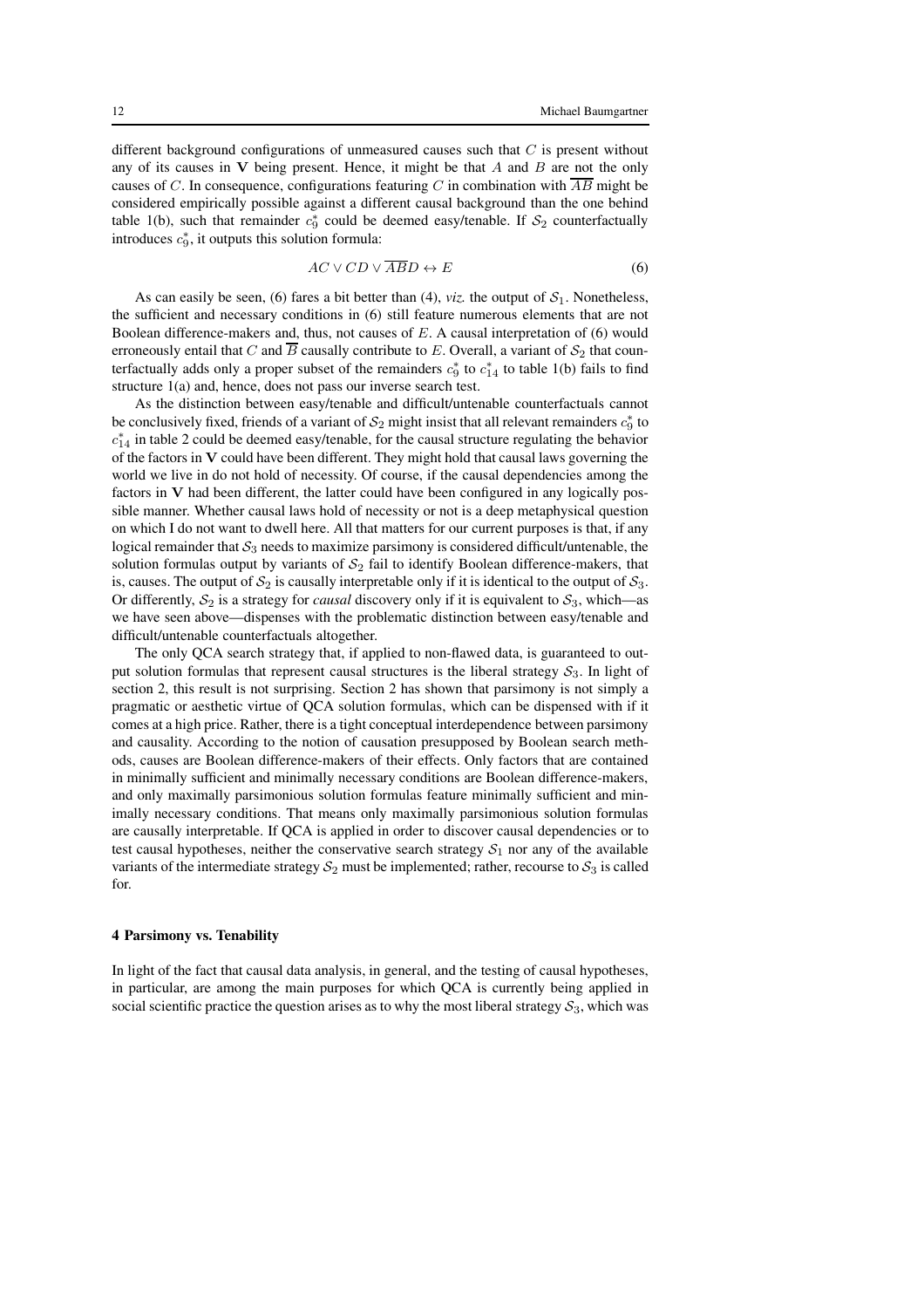the principal search strategy Ragin suggested in (1987), was ever supplemented by further strategies. In fact, in recent years it has become more and more common that intermediate solution formulas are presented as the preferable QCA outputs (cf. e.g. Ragin 2008b, 171-  $172$ ).<sup>8</sup>

The main reason for the widespread turning away from maximally parsimonious solutions, as e.g. Schneider and Wagemann (2012, chs. 6, 8) convincingly show, is that QCA's liberal strategy  $S_3$  faces a serious problem. In order to eliminate all redundancies,  $S_3$  is regularly forced to introduce *untenable* simplifying assumptions, i.e. configurations that are empirically impossible because they contradict causal or logical laws (or simply our general world knowledge). We have already seen an instance of this problem in the previous section: even though A is a sufficient cause of C in structure  $1(a)$ , Q-M—due to the built-in one-difference restriction—can only reveal that  $C$  is not a Boolean difference-maker of  $E$ in table 1(b) if the configuration  $A\overline{C}$  is counterfactually introduced, which however is determined to be impossible by the very causal structure under investigation.<sup>9</sup> Or Schneider and Wagemann's (2012, ch. 8) "pregnant man" is another telling example: in a study that investigates how gender, taking the pill, and being pregnant causally contribute to, say, suffering from thrombosis,  $S_3$  will at some point be forced to counterfactually introduce the combination of being a man and being pregnant, which of course is a biological impossibility.

Clearly, a method for causal data analysis that infers a causal structure based on counterfactual data points that contradict the very structure under investigation or that is forced to assume what is known to be impossible has more than an air of fishiness. Such a method runs the risk of complete trivialization. From assumptions that cannot possibly be true, i.e. that are necessarily false, everything can be inferred (*ex falso quodlibet*). More concretely, from the assumption that a man is pregnant it can both be inferred that taking the pill is a sufficient cause of thrombosis and that taking the pill is *not* a sufficient cause of thrombosis. A necessarily false assumption entails any arbitrary causal model (as well as the negation thereof). That is, on pain of trivialization, no search strategy for causal data analysis must be allowed to introduce necessarily false simplifying assumptions. Yet, to repeat it once again, in order to eliminate all redundancies from solution formulas, Q-M regularly forces  $S_3$  to do just that.

Many studies concerned with developing or applying QCA acknowledge a *tension* between parsimony and tenability of simplifying assumptions. That, however, is a gross understatement. When applied as a method for causal data analysis, the polarity between parsimony and tenability presents QCA with a pressing *dilemma*: the causal interpretability of solution formulas calls for maximal parsimony, but in order to reach the latter by means of Q-M, necessarily false assumptions may be required, which, in turn, trivializes corresponding causal inferences. In view of the fact that the tight conceptual connection between parsimony, Boolean difference-making, and causation has gone unnoticed so far in the QCA literature, most authors prioritize tenability of simplifying assumptions over parsimony without noticing that this maneuver prohibits the causal interpretability of resulting solution formulas.

<sup>8</sup> Without providing any reasons, Rubinson (2013, 2866) rightly deplores the fact that "far too many researchers automatically pick the intermediate solution, assuming that it must be best". The most straightforward reason why a general preference of intermediate solutions is deplorable is simply that these solutions are not (causally) explanatory.

<sup>&</sup>lt;sup>9</sup> A causal dependence among investigated conditions is but one reason why certain remainders turn out to be impossible—logical, conceptual, or mereological dependencies being further reasons. Thus, the arrow from A to C in figure  $1(a)$  could also be interpreted in terms of such a non-causal form of dependence.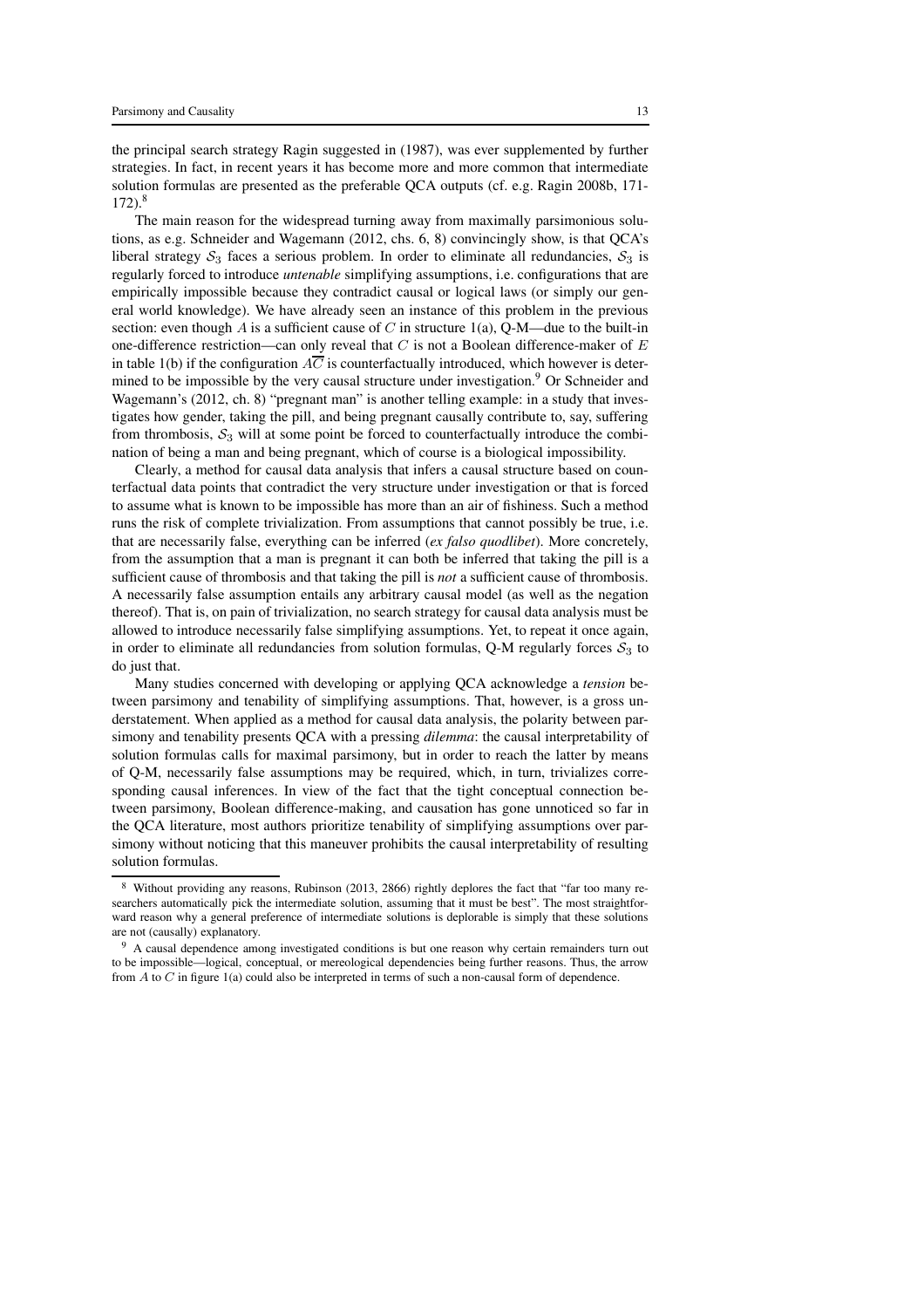However, prioritizing tenability over parsimony and thereby biting the bullet that QCA can no longer be used as a method of causal data analysis is *not* the only way out of the above dilemma. Maximal parsimony and tenability of the assumptive basis of Boolean data analysis can both be had at the same time. What is responsible for the QCA dilemma between parsimony and tenability is not some in-principle incompatibility of parsimony and tenability, rather the culprit is QCA's reliance on Quine-McCluskey optimization (Q-M), which imposes the one-difference restriction on data diversity.

Q-M is a procedure that was originally developed for the sole purpose of simplifying Boolean or truth-functional expressions (formulas). What is crucial for Q-M is that the expression that is input into the procedure and the expression that is output by the procedure are *logically equivalent*, i.e. that input and output have exactly the same meaning (cf. Quine 1959).<sup>10</sup> To guarantee for logical equivalence, Q-M is very cautious in eliminating elements from input expressions—thus the one-difference restriction. Yet, inputs and outputs of a Boolean procedure of causal inference do not have to be logically equivalent. More concretely, Boolean solution formulas do not have to be logically equivalent with the processed truth-table. Rather, the former must identify the causes that are operative in the data behind the latter. As a causal inference procedure does not strive for logical equivalence of input and output but merely for redundancy-freeness of the output, there is no need at all to draw on Q-M when it comes to eliminating redundancies. On the contrary, since QCA's reliance on Q-M is what is responsible for the dilemma between parsimony and tenability, the proper way around that dilemma is to dismiss Q-M when it comes to identifying Boolean difference-makers. Solution formulas of Boolean methods must be freed of redundancies by procedures that do not impose the one-difference restriction.

And, as a matter of fact, there exist alternatives to Q-M. Baumgartner (2009a; 2009b) proposes so-called *Coincidence Analysis* (CNA) as an alternative Boolean method of causal data analysis. CNA shares all of QCA's basic goals and intentions: it focuses on configurational complexity rather than on net effects (which are scrutinized by standard quantitative methods), it processes the same kind of data as  $OCA$ , i.e. small- to intermediate-N configurational data, and it also searches for causal dependencies defined in terms of Boolean difference-making.

There are two main differences between CNA and QCA. First, while QCA is designed to treat exactly one factor  $Z_i$  as outcome and all other factors in an analyzed truth-table as potential direct causes of  $Z_i$ , CNA can treat any number of factors in a set  $\{Z_1, \ldots, Z_i\}$ as outcomes. That is, CNA does not only search for direct causal dependencies among  $Z_1, \ldots, Z_{i-1}$ , on the one hand, and  $Z_i$ , on the other, but also for dependencies among the conditions  $Z_1, \ldots, Z_{i-1}$  themselves. Second, CNA does not remove redundant factors on the basis of Q-M but implements its own minimization algorithm that is custom-built for the discovery of complex causal structures.

This is not the place to reiterate the procedural details of CNA (cf. Baumgartner 2009a; 2009b; Baumgartner and Epple forthcoming). Let me just briefly indicate the basic ideas behind CNA's minimization algorithm. If there exist (deterministic) causal dependencies among *n* factors, it follows that not all  $2^n$  logically possible configurations of these factors are also empirically possible. Causal dependencies constrain the range of empirical possibilities. To do justice to this trademark feature of causality, CNA infers causal dependencies

 $10$  In fact, the disjunction of solution terms of the conservative formula (4) is logically equivalent to the disjunction of configurations in rows  $c_1$  to  $c_5$  and  $c_7$  in table 1(b), which are the configurations that are sufficient for  $E$  in that table. Neither the intermediate nor the parsimonious solution—(6) and (5)—preserve this logical equivalence.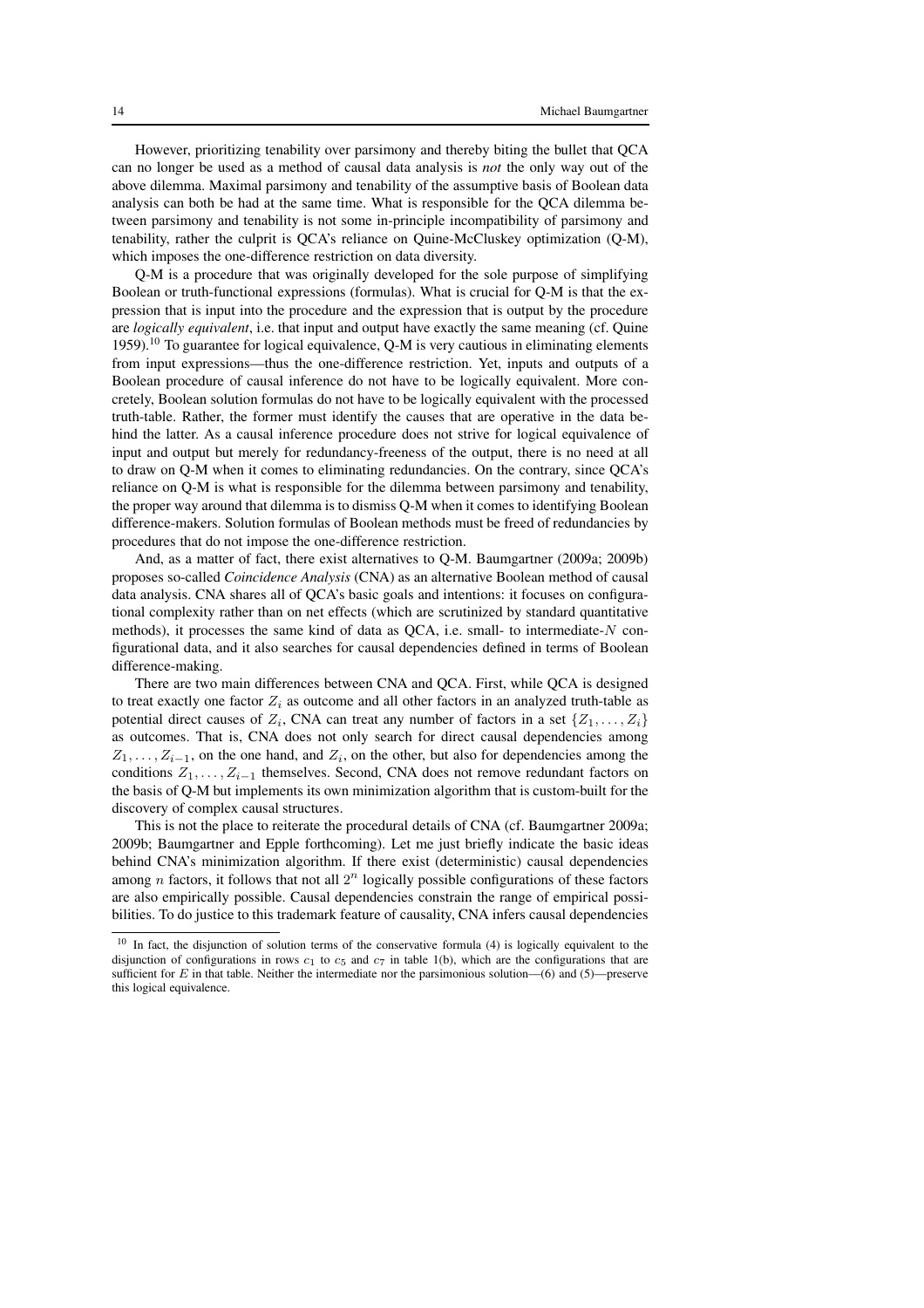not only from the configurations actually contained in truth-tables (as does QCA) but also from the fact that certain configurations *are not contained therein*.

To determine whether, say, a complex sufficient condition  $ABC$  of a factor  $E$  contains redundancies or is minimally sufficient, CNA systematically eliminates conjuncts from  $ABC$ . For each conjunction that results from such an elimination, say for  $BC$ . CNA then parses a corresponding truth-table  $\mathcal T$  to check whether  $\mathcal T$  contains  $BC$  in combination with the absence of E, i.e.  $\overline{E}$ . If T does not contain the configuration  $BC\overline{E}$ , BC is itself sufficient for  $E$ , which means that  $A$  is redundant. CNA then proceeds to eliminate the next conjunct from BC and tests for further redundancies, until no more redundancies are found. By contrast, if T contains the configuration  $BC\overline{E}$ ,  $BC$  is not itself sufficient for E, which means that A makes a difference to  $E$  and is, thus, not redundant. Accordingly, CNA re-adds  $\Lambda$  to  $BC$  and proceeds to eliminate  $B$ , and so forth. That is, while Q-M only eliminates factors from sufficient conditions if the latter reduced by a respective factor is actually contained in the truth-table in a way that satisfies the one-difference restriction, CNA eliminates factors from sufficient conditions if the latter reduced by a respective factor is not contained in the truth-table in combination with the absence of a corresponding outcome.<sup>11</sup>

Similarly, to determine whether a complex necessary condition  $A \vee B \vee C$  of an outcome E is minimally necessary, CNA systematically eliminates disjuncts from  $A \vee B \vee C$  and checks for every resulting disjunction, say for  $B \vee C$ , whether it is still necessary for E, i.e. whether  $\tau$  contains a configuration featuring E without any of the disjuncts in B  $\vee$ C. If the truth-table does not contain such a configuration,  $B \vee C$  is still necessary for E, which means that the eliminated disjunct A is redundant. Next,  $B \vee C$  is tested for further redundancies, until no more redundancies are found.

As CNA does not impose the one-difference restriction, limited data diversity in no way hampers CNA's capacity to remove all redundancies from sufficient and necessary conditions. By taking into account the configurations not contained in a truth-table, CNA can systematically test for redundancies without ever being forced to counterfactually introduce missing configurations.<sup>12</sup> In sum, due to its reliance on  $Q-M$ ,  $QCA$  is forced to eliminate redundancies from solution formulas on the basis of problematic counterfactual assumptions as "Had the configuration  $AB\overline{C}$  occurred, the outcome E would have occurred as well". CNA, in contrast, eliminates redundancies from solution formulas based on unproblematic negative existential claims about an analyzed truth-table  $\mathcal T$ , for example, "The configuration  $AB\overline{CE}$  is not contained in  $\mathcal{T}^{13}$ 

In this manner, CNA always outputs maximally parsimonious solution formulas that identify Boolean difference-makers, which—when inferred from competently collected data—are causally interpretable. Moreover, as CNA does not only search for the dependen-

Eliason and Stryker (2009, 126) implement a very analogous minimization idea in the context of a goodness-of-fit test for fuzzy-set solutions.

 $12$  Note that CNA does not preclude the addition of counterfactual configurations; it just does not require it. If there are good theoretical grounds for counterfactually supplementing the data, CNA does not prevent the researcher from doing so. Whereas in the case of QCA it is the algorithmic machinery of the method that calls for the introduction of counterfactual configurations in order to eliminate all redundancies from solution formulas, CNA leaves counterfactual considerations entirely up to the researcher's background theory.

<sup>&</sup>lt;sup>13</sup> The fact that QCA's  $S_3$  and CNA infer the same causal model for outcome E from table 1(b) does not indicate that corresponding inferences are based on the same or even related assumptions. One and the same conclusion can be inferred from very different assumptions. For instance, "Socrates is mortal" can be inferred from the assumptions "Socrates is a man" and "All men are mortal", or from "All immortal things are angels" and "Socrates is not an angel", or from any contradiction, e.g. from "It rains and it does not rain". A conclusion is established if it is not only validly inferred from a set of assumptions, but if the latter are moreover cogently justifiable.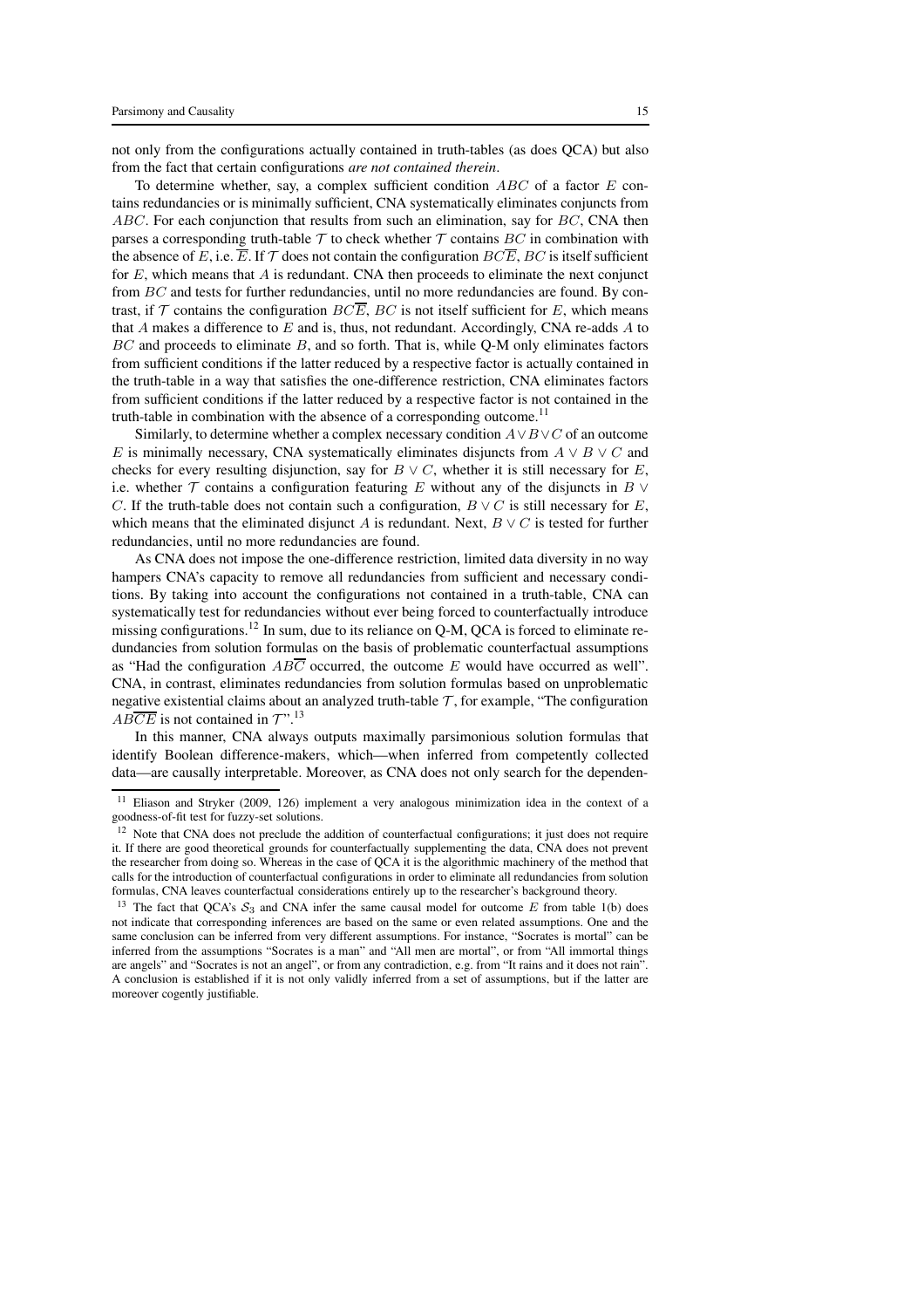cies among one designated outcome and the rest of the factors in an analyzed truth-table, but for all dependencies of minimal sufficiency and necessity among all the involved factors, it not only correctly uncovers the causes of  $E$  in structure 1(a) but also the causes of  $C$ . When given table 1(b) as input, CNA outputs this complex solution formula (where the concatenation of the atomic solutions for  $C$  and  $E$  indicates conjunction):

$$
(A \lor B \leftrightarrow C)(A \lor D \leftrightarrow E) \tag{7}
$$

This result substantiates that QCA's dilemma between parsimony and tenability of simplifying assumptions does not have to be resolved by dispensing with maximal parsimony and, thereby, endangering the causal interpretability of inferred solution formulas. By replacing Q-M by its own custom-built minimization algorithm, CNA succeeds in maximizing parsimony on the basis of completely unproblematic and, hence, easily tenable assumptions.

# 5 Conclusion

The first part of this paper has shown that there is a tight conceptual connection between parsimony and causality. Parsimony is not simply a pragmatic virtue that facilitates the comprehensibility or readability of Boolean causal models and that can be dispensed with if it comes at a high price. Rather, parsimony is essential for the causal interpretability of models output by Boolean methods. A factor  $A$  is a cause of another factor  $E$  only if there exist circumstances in which the presence and absence of A makes a difference to the presence and absence of E. Only solution formulas that exclusively feature Boolean difference-makers as defined in (BD) are amenable to a causal interpretation.

In the second part, I then conducted a simple inverse search revealing that only the most liberal search strategy  $S_3$  of QCA succeeds in correctly identifying Boolean differencemakers. If inferred from appropriate data, only the most parsimonious solution formulas of QCA are guaranteed to reflect causation. That is, if QCA is applied, as it often is, to generate causal explanations, to uncover causal structures or to test causal hypotheses, recourse must be made to the liberal search strategy  $S_3$ . However, as is well recognized in the literature,  $S_3$  runs the risk of trivializing causal inferences by introducing untenable, *viz.* necessarily false, simplifying assumptions.

Finally, we saw that it is Quine-McCluskey optimization (Q-M) that presents QCA with the dilemma between parsimony and tenability of simplifying assumptions. A Boolean method of causal data analysis, as CNA, that does not eliminate redundancies from solution formulas by means of Q-M manages to maximize parsimony and, thereby, to correctly uncover causal structures without drawing on untenable counterfactual assumptions.

Let me end by reemphasizing a caveat. None of the findings of this paper shall be taken to imply that parsimonious Boolean solutions *always* correctly mirror underlying causal structures. If the data processed by any Boolean method is deficient, parsimonious solutions will tend to miss the target just as any other type of solutions. Yet, while conservative and intermediate solutions are even off-target when they have been generated from ideal data, to the effect that the corresponding search strategies of QCA under no circumstances output causally interpretable solutions, there is a positive chance that parsimonious solutions truthfully reflect underlying causal structures, *viz.* whenever the analyzed data is of the required quality. All in all, thus, studies that aim for causally explanatory solutions *must*, under all circumstances, present the parsimonious solutions as their main results—and not, as is currently customary in the QCA literature—intermediate solutions. Moreover, if parsimony can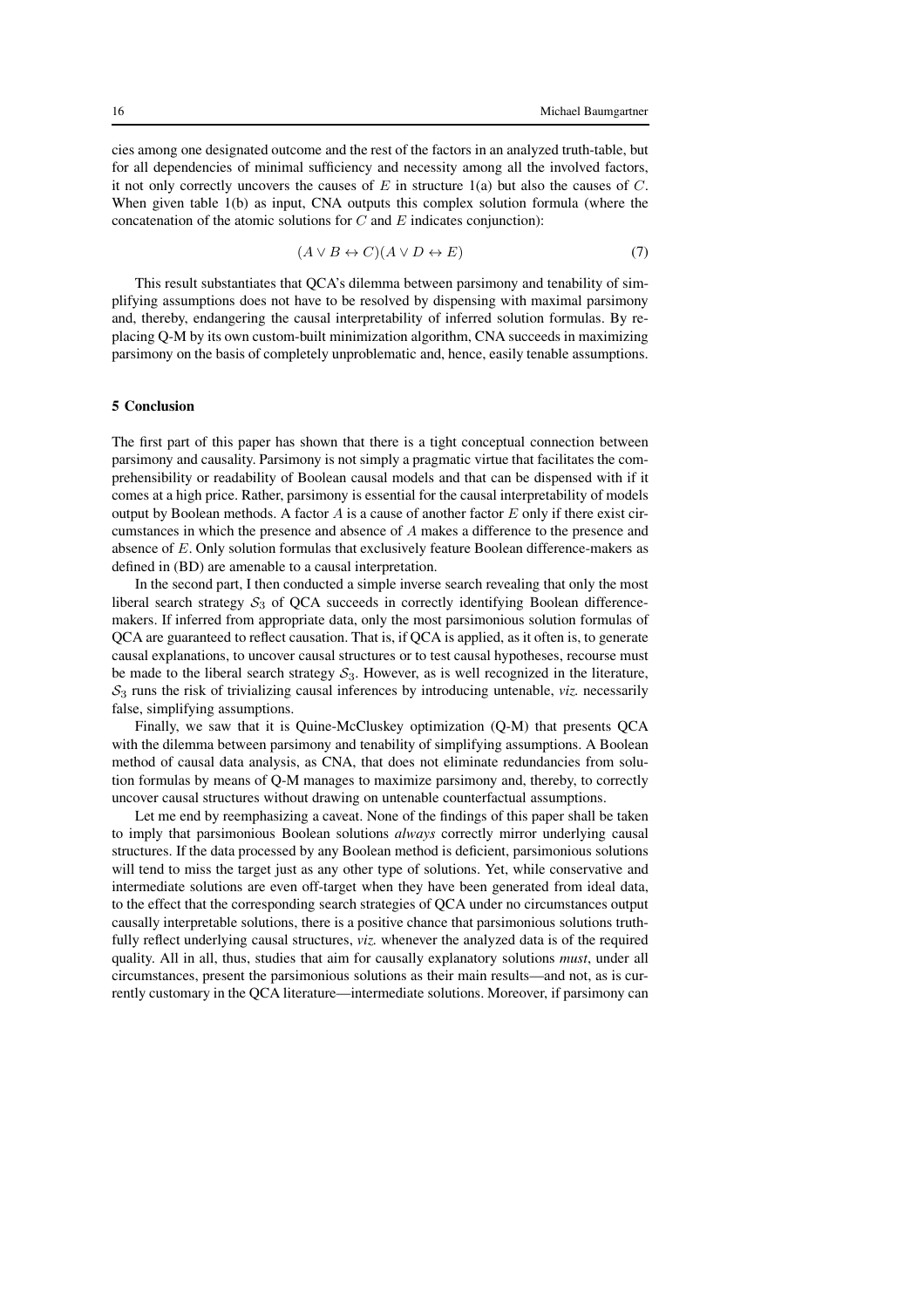only be maximized at the prize of introducing untenable simplifying assumptions, recourse must be made to a Boolean method that dispenses with Quine-McCluskey optimization.

Acknowledgements I am indebted to Alrik Thiem and Carsten Schneider for very valuable discussions about the arguments presented in this paper as well as for comments on previous drafts. Moreover, I thank an anonymous reviewer for a helpful report on an earlier version of the paper. Finally, I am grateful to the Swiss National Science Foundation for generous support of this work (grant PP00P1\_144736/1).

# **References**

- Baumgartner, M. (2008). Regularity theories reassessed. *Philosophia 36*, 327–354.
- Baumgartner, M. (2009a). Inferring causal complexity. *Sociological Methods & Research 38*, 71–101.
- Baumgartner, M. (2009b). Uncovering deterministic causal structures: A Boolean approach. *Synthese 170*, 71–96.
- Baumgartner, M. (2013). A regularity theoretic approach to actual causation. *Erkenntnis 78*, 85–109.
- Baumgartner, M. and R. Epple (forthcoming). A coincidence analysis of a causal chain: the Swiss minaret vote. *Sociological Methods & Research*.
- Bol, D. and F. Luppi (2013). Confronting theories based on necessary relations: Making the best of QCA possibilities. *Political Research Quarterly 66*(1), 205–210.
- Dowe, P. (2000). *Physical Causation*. Cambridge: Cambridge University Press.
- Eliason, S. R. and R. Stryker (2009). Goodness-of-fit tests and descriptive measures in fuzzy-set analysis. *Sociological Methods & Research 38*(1), 102–146.
- Glynn, L. (2013). Causal foundationalism, physical causation, and difference-making. *Synthese 190*(6), 1017–1037.
- Grant, D., A. Morales, and J. J. Sallaz (2009). Pathways to meaning: A new approach to studying emotions at work. *American Journal of Sociology 115*, 327–364.
- Grofman, B. and C. Q. Schneider (2009). An introduction to crisp set QCA, with a comparison to binary logistic regression. *Political Research Quarterly 62*(4), 662–672.
- Ichikawa, J. J. and M. Steup (2013). The analysis of knowledge. In E. N. Zalta (Ed.), *The Stanford Encyclopedia of Philosophy* (Fall 2013 ed.), url: http://plato.stanford.edu/archives/fall2013/entries/knowledge-analysis/
- Lewis, D. (1973). Causation. *Journal of Philosophy 70*, 556–567.
- Mackie, J. L. (1974). *The Cement of the Universe. A Study of Causation*. Oxford: Clarendon Press.
- Mahoney, J. and G. Goertz (2006). A tale of two cultures: Contrasting quantitative and qualitative research. *Political Analysis 14*, 227–249.
- Mendel, J. M. and M. M. Korjani (2012). Charles Ragin's fuzzy set qualitative comparative analysis (fsQCA) used for linguistic summarizations. *Information Sciences 202*, 1–23.
- Mumford, S. and R. L. Anjum (2011). *Getting Causes from Powers*. Oxford: Oxford University Press.
- Ney, A. (2009). Physical causation and difference-making. *British Journal for the Philosophy of Science 60*(4), 737–764.
- Pearl, J. (2000). *Causality. Models, Reasoning, and Inference*. Cambridge: Cambridge University Press.